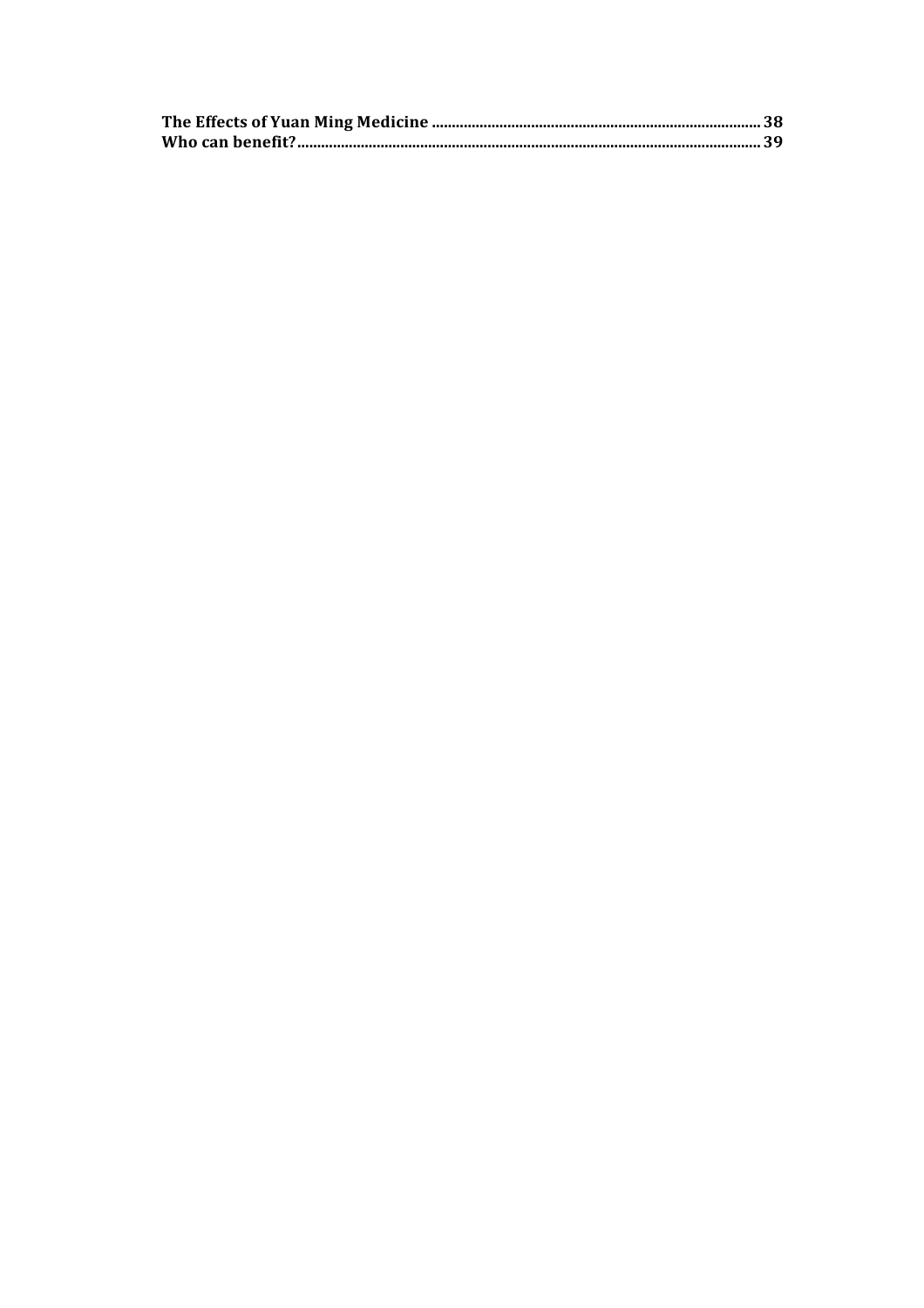# **ABOUT REN XUE**

# **What is REN XUE?**

REN XUE is a holistic system that draws upon ancient wisdom culture, contemporary philosophy and modern science to build the foundation for the first science in history to include all aspects of human life. REN XUE draws knowledge from Traditional Chinese Wisdom Culture such as Daoism, Confucianism, Qigong, Buddhism, Traditional Chinese Medicine, I-Ching philosophy, Feng Shui, Taiji, Bagua, and Martial Arts along with modern philosophy, medical science, science and technology.

The heart and intention of REN XUE is to offer an art and science to improve and elevate life. This inspirational system of teachings and practices provides us with tools that can help us to heal ourselves and our world community on the deepest level, the level of true life cultivation. REN XUE offers us a path that can improve every aspect of life, including our health, our consciousness and our relationships with each other and with nature.

# **Why REN XUE Was Created**

Through decades of practice, research, teaching and healing Yuan Tze, the creator of REN XUE, became very aware that even Qigong and Qi healing often have only temporary effects. In his endeavour to find effective solutions to human problems, including health problems, he recognized that the lack of understanding of life and nature is at the very root of these problems. This lack of understanding leads to thoughts and actions that disrupt the balance of human life and nature, and results in problems on the individual as well as the collective level. Improving understanding is therefore necessary, and using effective and practical tools based on the authentic understanding of life is essential if our efforts to deal with problems are to be successful.

Motivated by a vision of true change for the individual and for society, Yuan Tze saw the need to create a system for human life, a system that provides information which can help people to gain deep and comprehensive understanding of life and methods that can be used to deal with problems effectively. Yuan Tze's answer was the creation of the system called 'Human Life Science', or REN XUE. This system is distilled from the extensive knowledge and wisdom he has gained, the various methods he has practiced since he was very young and his experiences in teaching and healing.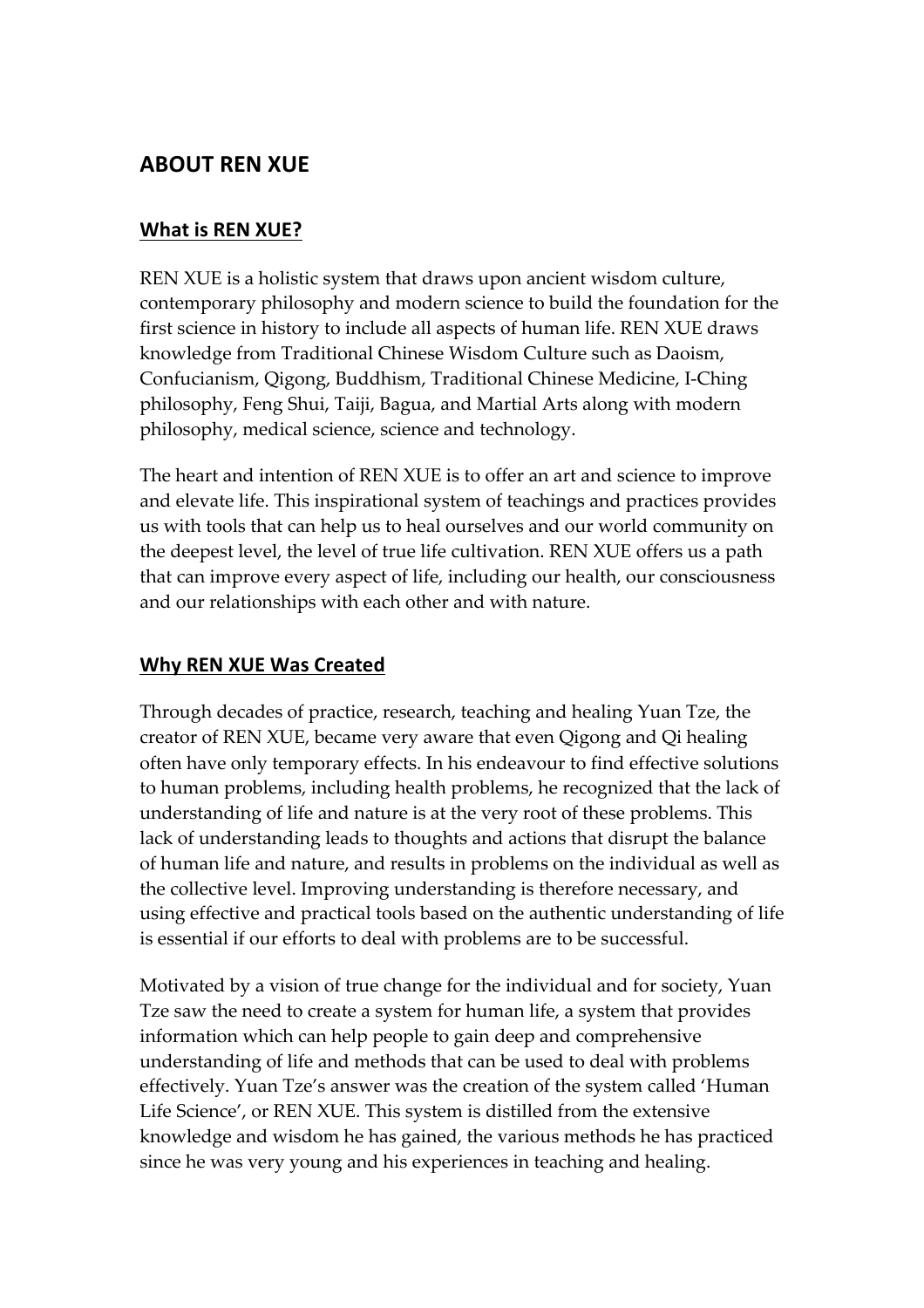Yuan Tze hopes that REN XUE can offer a path that provides every person with the potential to change the course of their lives and human society with the potential to develop beyond the current limitations.

# **The Foundations Of REN XUE**

REN XUE was developed by Yuan Tze to fulfil a pressing need for a system that enables us to improve our health and our lives and which can guide us to continuous life development. The elements it is made up of are firmly rooted in thousands of years of Chinese wisdom culture, as well as Yuan Tze's extensive research and practice. REN XUE has its foundations in:

- Traditional Chinese wisdom culture, including methods to enhance life.
- The cumulative achievements of human culture and civilization
- Yuan Tze's profound understanding of the laws that govern everything in the universe, including our lives. This understanding is the result of Yuan Tze's comprehensive investigation into the universal law and the continual application of his understanding of the law of life in his own life cultivation.
- Yuan Tze's insight into and realization of life and the universe resulting from his experiences in helping people deal with all sorts of problems in life

# **The Framework Of The REN XUE System**

The REN XUE system consists of 3 elements; theories, teachings, methodologies.

# **Three Fundamental Theories of REN XUE**

There are three theories at foundation level:

# **- Theory of Qi, including the following topics:**

- Qi as an objective element in the universe
- The origin of the universe in relation to Qi
- Qi as the most basic building block of everything in the universe, and its role in all changes and in the development of all things
- the role of Qi in life and on all levels of life

# **- Theory of Shen and Yi (Consciousness), including the following topics:**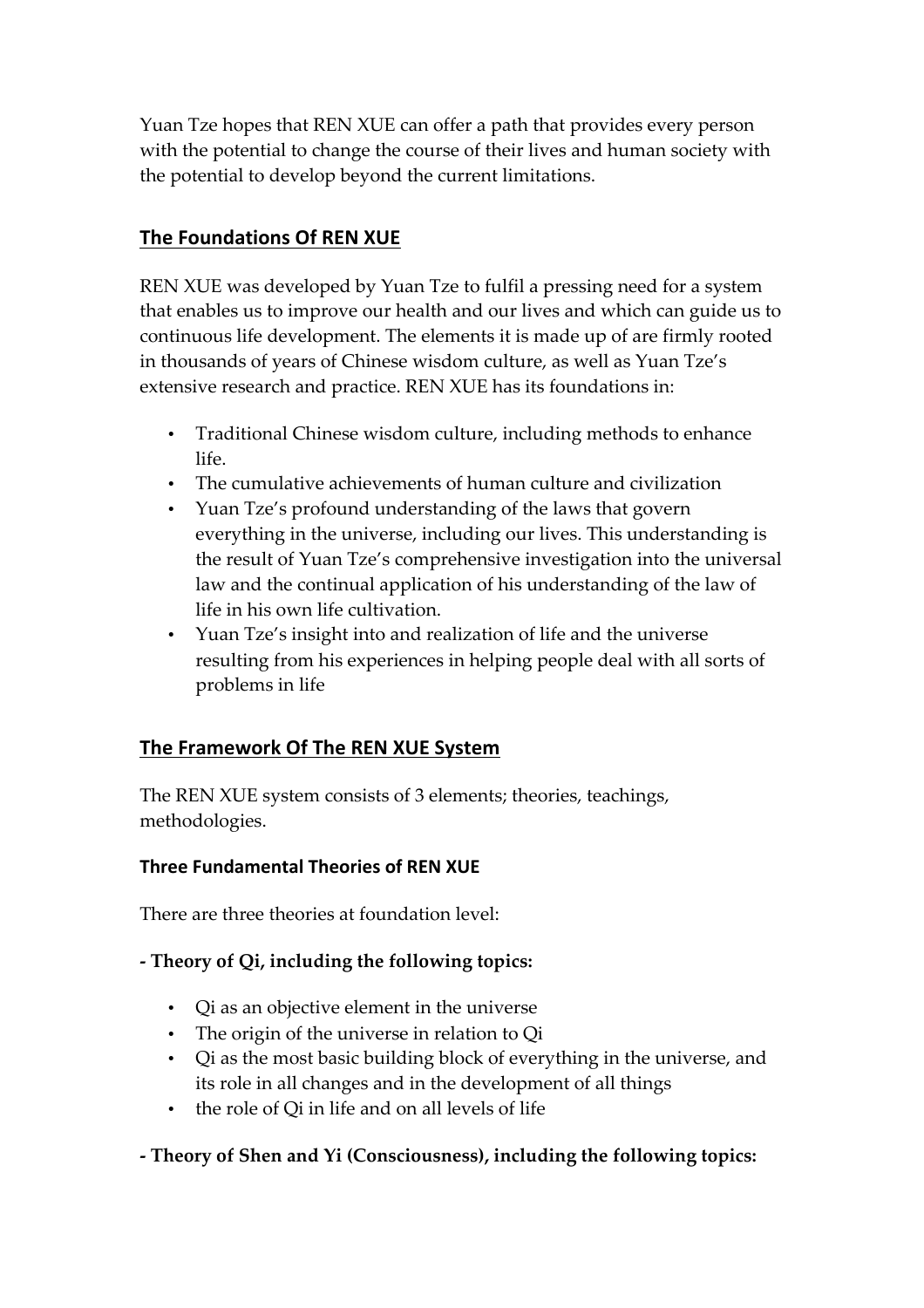- The fundamental nature of Shen and consciousness
- The relationship between consciousness and other elements of life, such as Qi and the body
- The relationship between consciousness and the external world, including society and nature
- How to get to know the consciousness and how to develop it

#### **- Theory of Totality, including topics such as:**

- The universe as a totality
- The interconnection of everything in the universe as an integral part of the whole
- Human life as a totality in itself and every human life as a unique totality
- Understanding the totality of human life is the key to a better understanding of society and nature and of the totality of everything

#### **REN XUE Teachings**

These teachings concern using the law of life to understand of all aspects of life. This is necessary to deal with specific issues in our lives and to change our lives for the better. This involves a wide scope of ideas and principles so details are not included here.

#### **Methodology**

REN XUE has two subsystems: Yuan Qigong and Yuan Ming Medicine. Yuan Qigong is a Qigong system that people can practice to initiate for self-healing. Yuan Ming Medicine is a system of therapy that a therapist can use to help other people.

# **Ten Features of REN XUE**

# **1. A clear mission and guiding principles**

The establishment and development of REN XUE has a clear goal and direction. It also has a mission and guiding principles which are to be strictly adhered to under all circumstances. They are in place to direct and ensure that REN XUE will follow a healthy and bright path for its steady development in the long term.

# **The 'Zi Du Du Ren' Mission**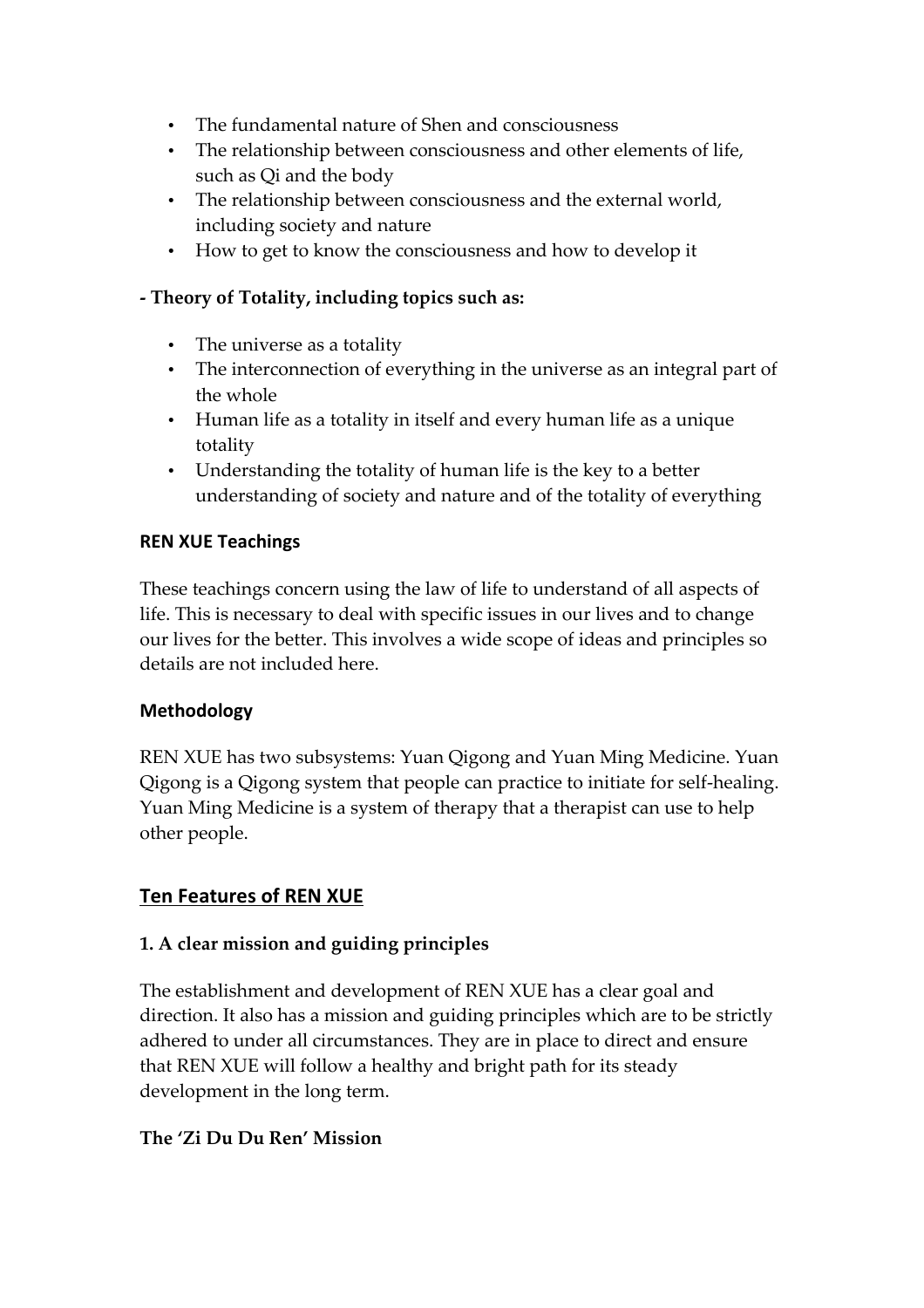'Zi Du Du Ren' is the mission of REN XUE and in REN XUE it is regarded as the ultimate way of realizing the purpose of life. The literal translation, "Help yourself, help others" clearly establishes the importance of raising our own levels of health and consciousness. This is because we can most effectively help ourselves, but also because it is essential to raise our own levels of health and consciousness if we are to help others safely and effectively. At the same time, this expression establishes that helping others is an intrinsic part of REN XUE. The implicit meaning is probably better expressed as: "Help yourself SO that you can help others". In accordance with the law of life we are all connected, and in helping others wisely we also elevate ourselves and help to raise the level of consciousness of society as a whole. This is the ultimate mission for students of REN XUE.

#### **Fundamental Principles of REN XUE**

#### **One Mission**

Zi Du, Du Ren

#### **Two Aspects of Cultivation**

Xing and Ming

#### **Three Guidelines**

Internal – Be calm; Be relaxed; Be natural External – Teach with Authentic understanding, Touch People with Virtue, Earn Trust with True Abilities

#### **Four Pillars**

Theories, Methods, Abilities, Virtues

#### **Five Elements with which to Learn**

Openness, Gongjing, Harmony, Happiness & Joy, Cultivating & Seeking Truth

#### **2. A comprehensive and unique theoretical system, consisting of three theories**

This theoretical base consists of the theory of Qi, the theory of consciousness and the theory of totality.

#### **3. Yuan Qigong – A self-help tool for changing life**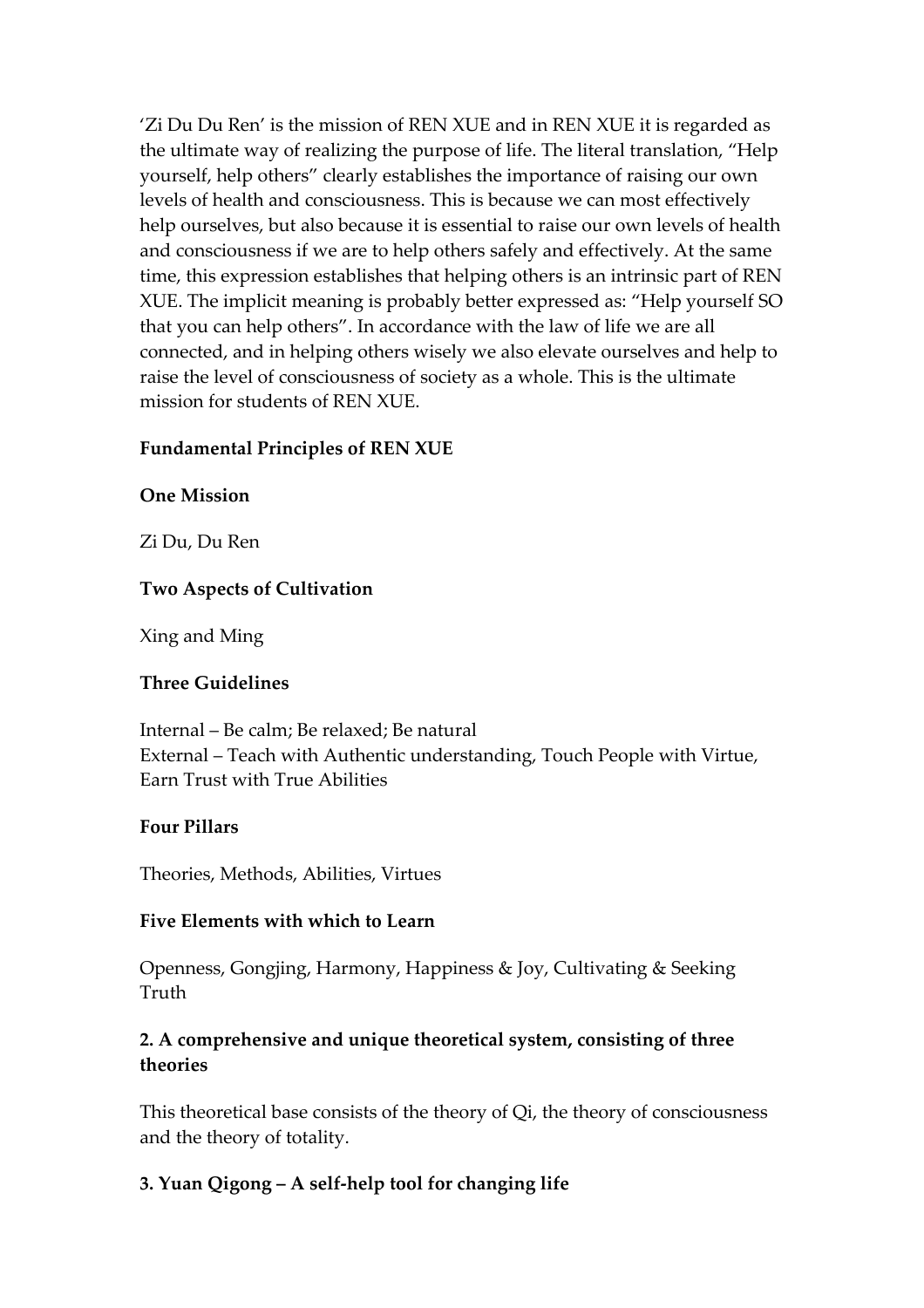Yuan Qigong provides the principal methods, alongside supplementary methods based on traditional Qigong techniques. Yuan Qigong methods are designed to improve all aspects of life. As the practitioners progress with the nine methods, the focus gradually shifts from Qi and physical health to the consciousness. Incorporating Qigong practice into everyday life is equally emphasized. Methods and theories are applied to unify every activity of life with Qi. They are applied in depth, at any place and any time in order to maintain a Qigong state in everyday life.

# **4. Yuan Ming Medicine – a tool that one can be trained to use for helping others**

Yuan Ming Medicine springs from the union of traditional wisdom culture and modern culture. This subsystem of REN XUE offers a new medical paradigm for dealing with problems we humans experience on every level in a way that is not only natural but also safe and effective.Yuan Ming Medicine encompasses techniques that can be used to deal with problems by working on Shen, Yi (consciousness) and Qi and addressing the root causes of problems. The scope of its practice spans from the very beginning of a life (conception) to the very end (after death). It can be used to improve not only human life but also other forms of life, society and nature.

Yuan Ming Medicine can be used to prevent illness and strengthen overall health. It can also be used to help people deal with health problems. On the consciousness level, it can help us work on our problems, especially our unhealthy habits on the behavioural, emotional, personality and mental levels. The application of Yuan Ming Medicine can help establish an ethical and moral value system and a healthy worldview. Socially, it can be used to help improve one's relationships with family, society and nature so these relationships can become harmonious. It is a tool that can help us achieve a healthy and happy life and develop wisdom.

# **5. Qi as an important element for understanding and changing life**

'Qi' is used as a measure to assess our activities on the consciousnes level and behavioural levels in order to discern whether our activities are beneficial or detrimental, right or wrong, positive or negative. 'Qi' as a complex element and profound concept is explained in a way that is easy to understand. The role of Qi in life and in health and the effects of Qi on our habits, behavioural patterns and emotions are all highlighted. An even greater emphasis is placed on working on the patterns of the consciousness and their effect on Qi (including the effect of a single thought).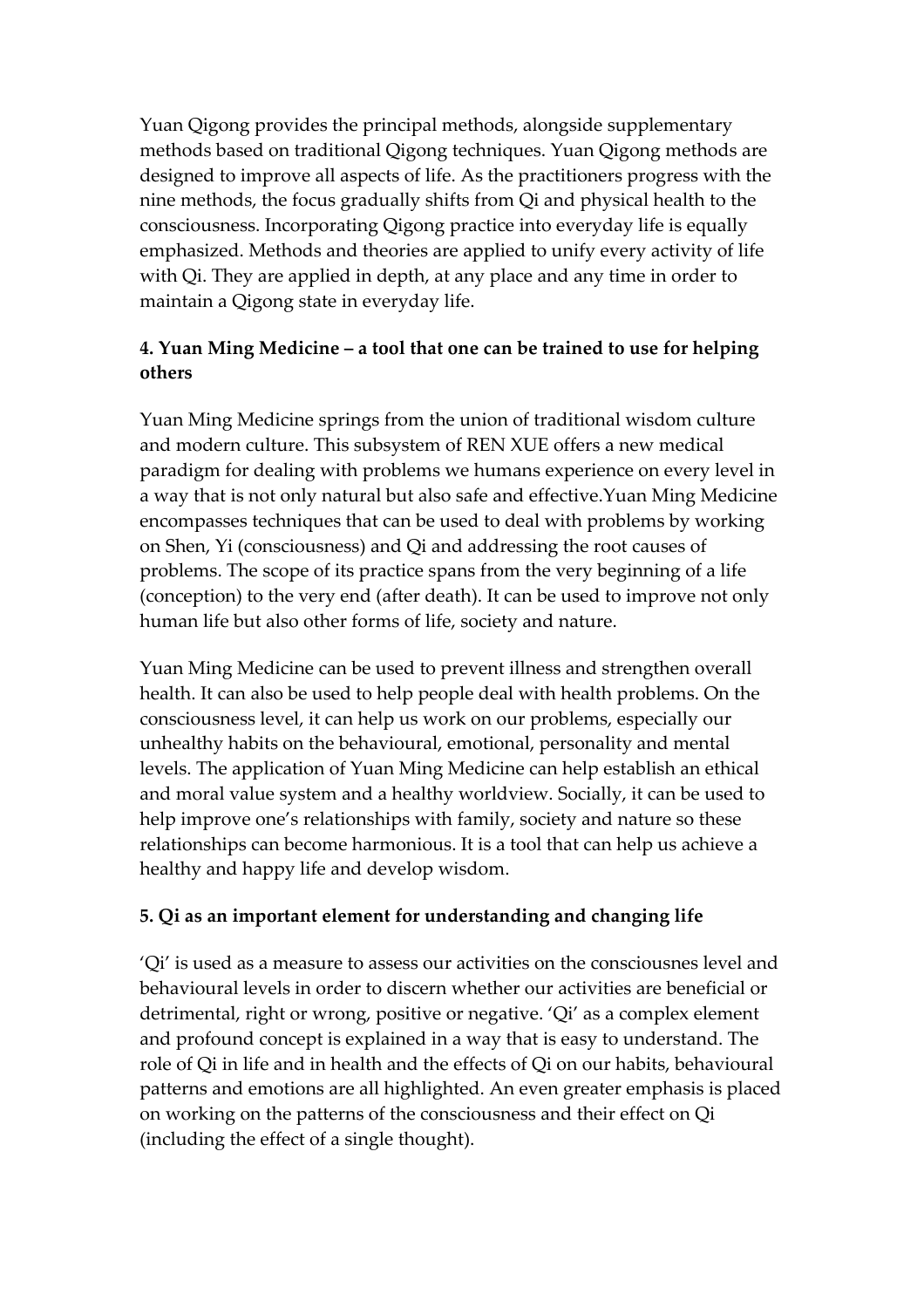Not only is Qi used as a measure, it is also an important element to be worked on and changed. The intention is to reduce the loss of Qi and disturbance to Qi, and to gradually develop an excellent, stable and strong Qi condition. This is an important component of health and of further development of life. In REN XUE, Qigong practice and Qi therapy are two important tools for working on Qi.

# **6. Following the Laws of Life – the fundamental approach to dealing with problems and elevating life**

Everything in the universe has its own law and needs to follow this law in order to develop in its natural course. Human life, being part of the universe, is no exception. For humans to develop in a healthy way and thrive individually and collectively, the laws of life should be observed. Going against the laws of life will result in a loss of balance. In REN XUE this loss of balance is recognized as the fundamental cause of all problems in individuals and society, including health problems.

The laws of life encompass an understanding of life and how it works. To be able to follow the laws of life it is necessary to understand them. REN XUE is essentially the body of teachings related to the laws of life. The methodologies adopted in REN XUE help us follow these laws in order to clear problems and restore balance. By following these same methodologies, life can continue to develop beyond the clearing of problems.

Let's use health as an example to illustrate this approach. The current reality is that despite the development of human civilization and the effort people have made, most people do not have good health, nor are they able to clear their health problems effectively. In other words, health problems are still very common in human life. Is this not a phenomenon that makes you wonder? Of course, every person has different criteria for judging their health condition. The meaning of health in our discussion follows the criteria for health adopted in REN XUE. These criteria are based on the law of life.

Let's consider the following questions: If we intend to deal with health problems by following the laws of life, (1) what approach should be taken? (2) what levels should be worked on? (3) and how?

These are questions that require a lot of work and explanation to be answered properly. Let's use REN XUE to briefly highlight the main components involved and make connections between them.

• *To maintain health or deal with health problems properly, Qi must be dealt with properly (including Qi condition as a whole and Qi on different levels).*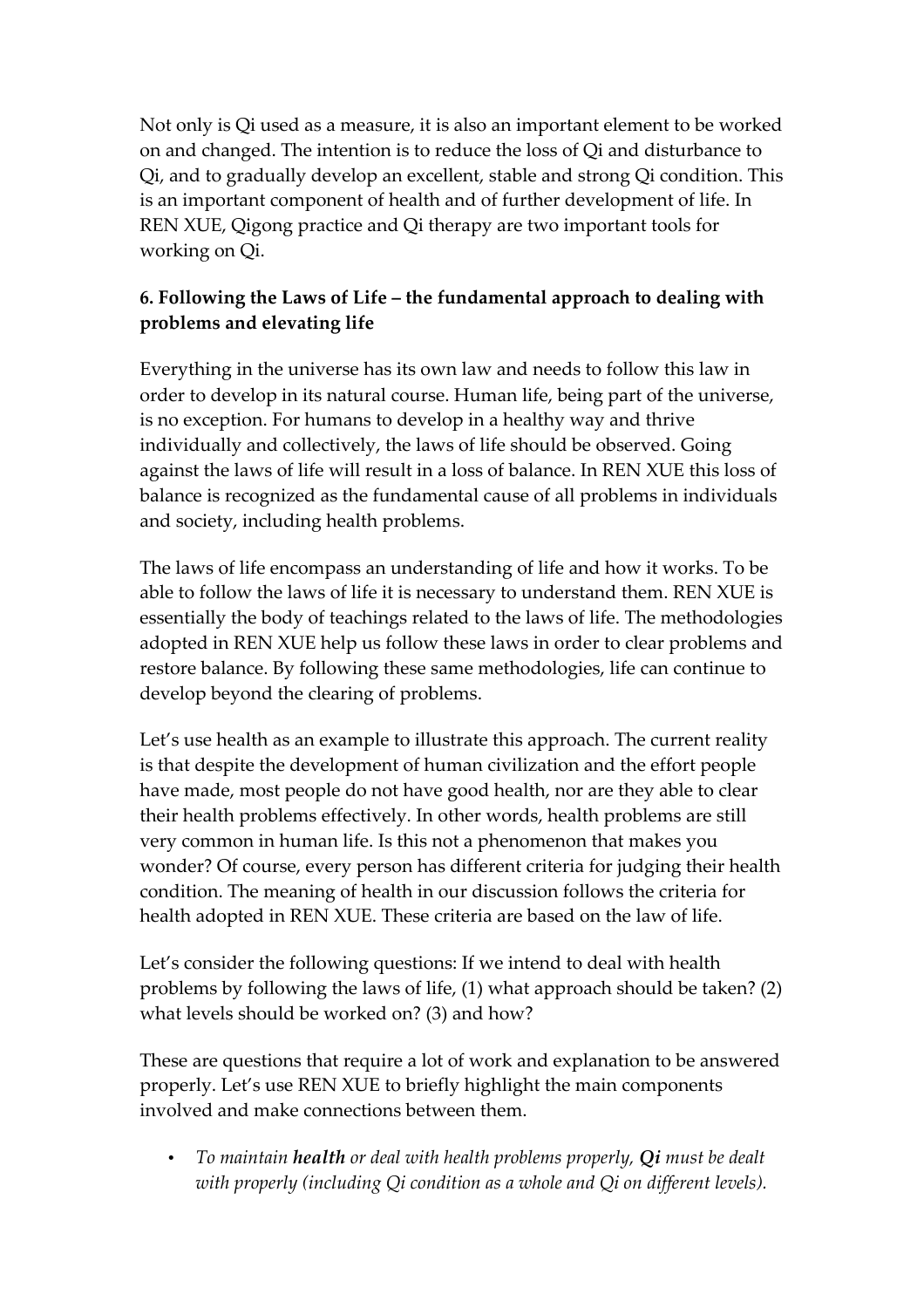- *To deal with Qi problems effectively, life must be worked on because every activity of life will impact Qi. Identifying activities that can have a negative impact on Qi and dealing with them effectively are essential for dealing with Qi problems. Such activities can be seen as problems in life.*
- *To deal with problems in life effectively, it is necessary to deal with the consciousness properly as it is the main determinant or source of everything we do.*
- *To deal with the problems on the consciousness level properly, the key is to examine the patterns on this level.*
- *In REN XUE the patterns of the consciousness are closely connected with a person's 'destiny', or the individual's 'law of life'. Hence working on destiny is an important part of dealing with the patterns of the consciousness.*
- *To work on destiny, it is necessary to have a good understanding of the laws of life and to identify all of the problems and deal with them appropriately in order to elevate life.*

From the above, we can see something both complex and simple; the problems we often experience are not the real problems. What we see are often just the superficial manifestations of the real problems. The causes behind them can be numerous and are deeply intertwined. In the list above, the levels further down get closer to the root causes of problems and so are more important for working out problems at a fundamental level.

This list illustrates the different levels involved when we try to deal with health problems. It is expressed in a linear way because of the limitation of using a language to describe it; this is far from the true reality which is a total (holistic) existence. A ball would be closer to this true reality and would better reflect the fundamental law of health. All of these different levels of life are integral parts of life. They depend on one another, work with one another, control one another, and generate one another. The key is to understand the whole and follow its laws in order to bring about positive transformation and development.

# **7. Every person as master of his/her own destiny**

REN XUE emphasizes the importance of being the master of our own destiny and working on changing our destiny according to the laws of life. Here is a brief explanation.

- *Everything in the universe and nature has its own laws of development and change;*
- *As a part of the universe and nature, human life has its own laws of development and change;*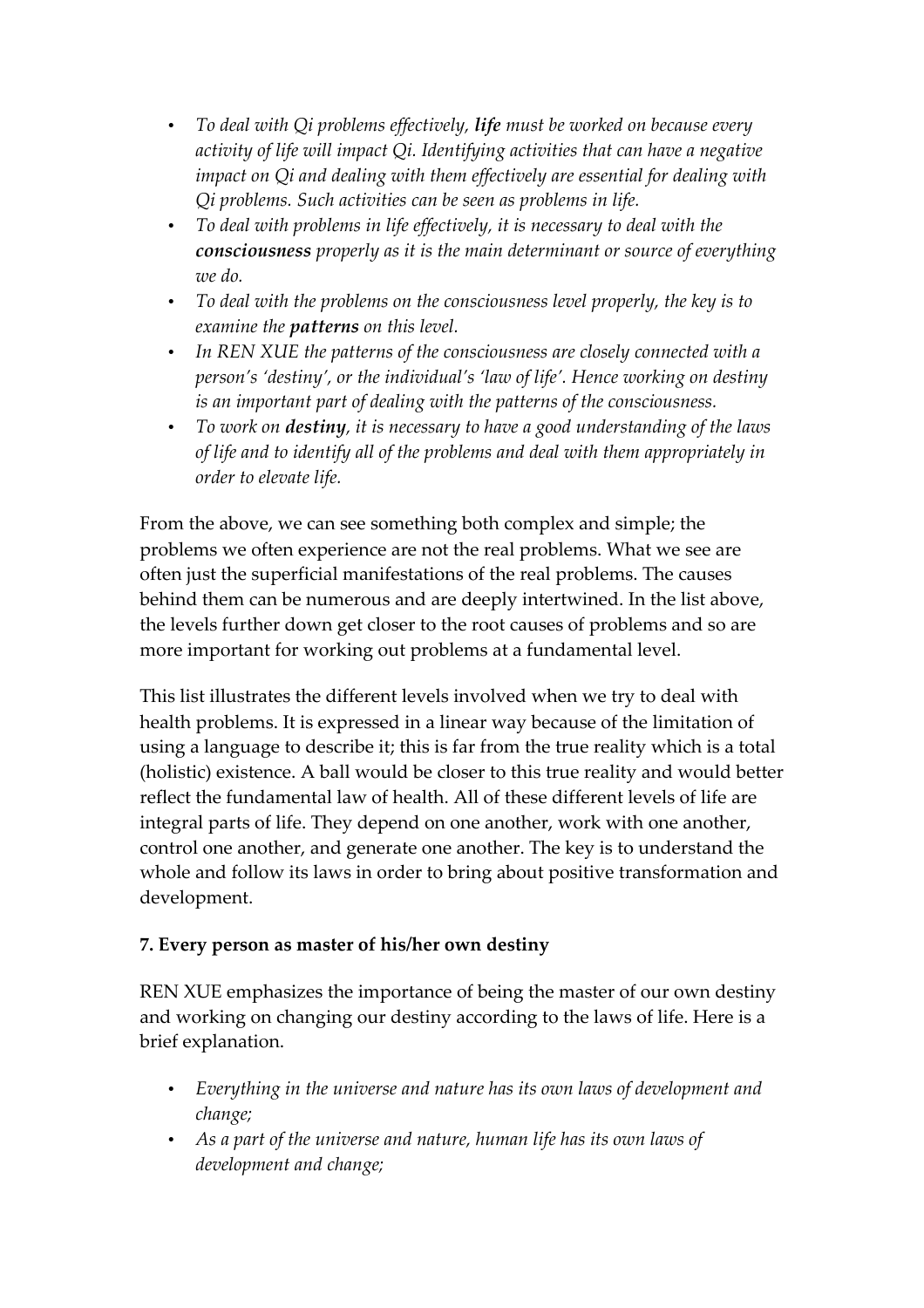- *As a member of the human race, each individual human being also has his/her own laws of development and change. Every person follows his/her individual laws which is, to a substantial degree, predetermines the course of life.*
- *Destiny can be likened to a pre-written 'program'. Life seems to be the execution of this 'program' with no choice. However, the main 'programmer' is actually each individual. Continuosly, over many lifetimes before the present one, this program has been written. The program for this life is the continuation of the programming from the previous life with some 'sorting' work done.*
- *Destiny can be understood. It is actually one's individual law of life.*
- *Destiny can be changed. However, it cannot be changed by using the 'usual things' that we do. It must be done by following the laws of life and working on the fundamental levels of life. We truly need to work on the key area of life cultivation if we wish to make any meaningful change to life.*

Through learning and gaining understanding of destiny and the laws of life, we can work to change our destiny. This is the beginning of gaining control of our own destiny.

# **8. Working on unhealthy habits and patterns – the key to changing destiny**

In REN XUE, patterns are recognized as a mechanism through which the consciousness operates. The consciousness functions through patterns on the consciousness level and each of us has numerous patterns which are formed throughout life. These patterns determine our actions as well as our views, judgments, choices, decisions, responses or reactions to everything. In short, life is run by the patterns of the consciousness.

The teachings of REN XUE emphasize the importance of identifying patterns that lead to damage to life. These patterns are behind the habits that cause health problems, the reactive emotions that cause our Qi to be depleted or disturbed, the negative thoughts that lead to negative developments and the unsound decisions and actions that cause harm to life.

REN XUE provides teachings that can help us to understand and identify patterns. It also provides a path with steps that we can follow to change unhealthy patterns. In REN XUE, working on patterns cannot be bypassed if we wish to be successful in clearing problems, raising the level of the consciousness and changing our destiny. This leads not only to better health, but also to more happiness, freedom and wisdom and ultimately, to being a better master of our own life.

#### **9. All work for elevating life done in the present moment**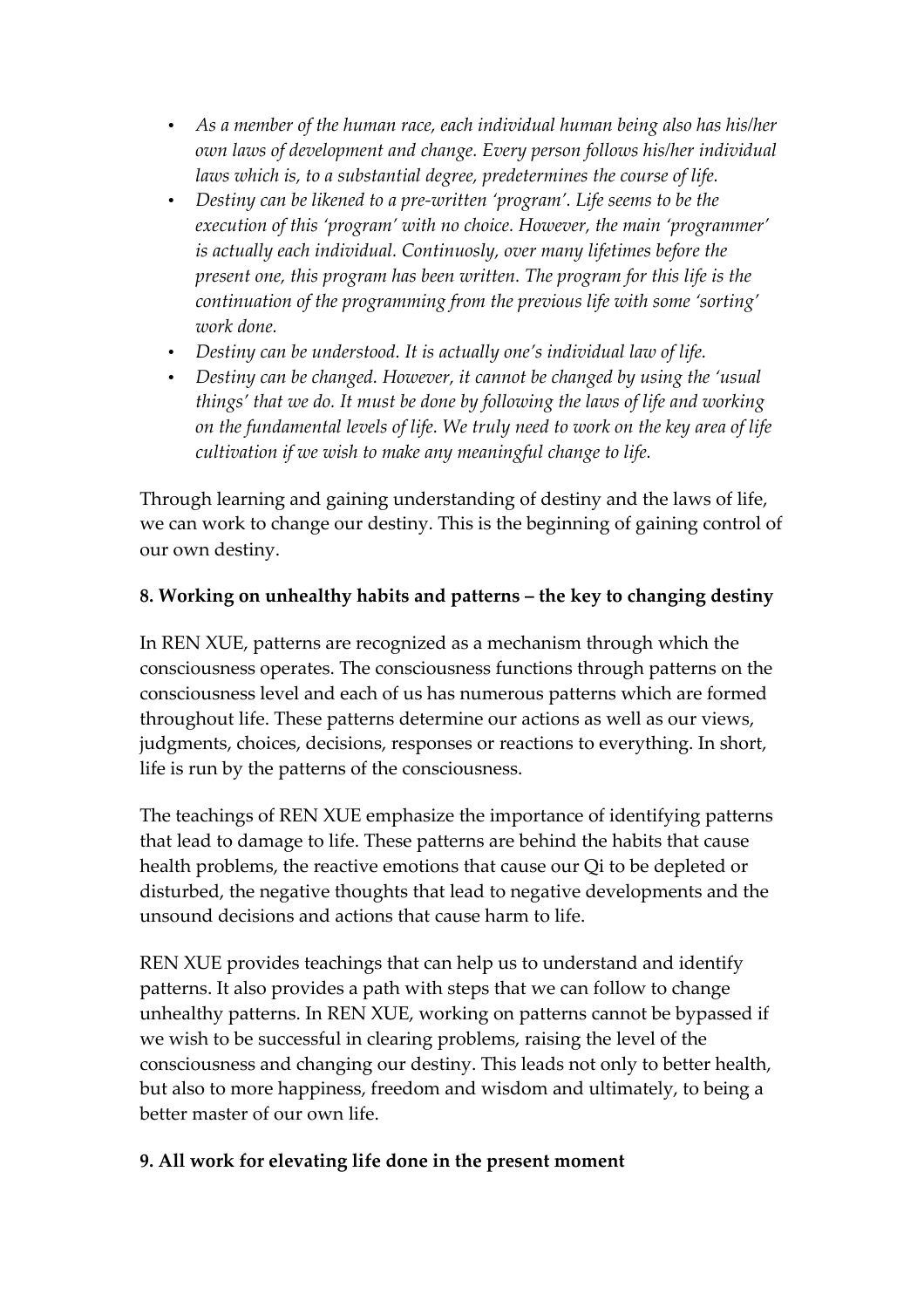'In the present moment' refers to every minute, every second and every present time-space frame. In REN XUE, being 'in the present' refers to using every moment to cultivate life. This is done by being constantly aware of our state of body, Qi, and mind as well as any external changes, including people and situations and their interactions. With this constant awareness, when anything that can have a negative impact on life arises it can be detected, adjusted and changed immediately. Through constant adjustment and change, life can gradually become elevated. When life is in this process of continuous change, it is moving forward in a 'virtuous cycle'. Life is constantly developing and it becomes a process of benefiting other people, society and nature.

Working on the present is how we change destiny. We do it by being the master of our own life in every present moment. This is the way to change the future and to have the future in our own hands. The future starts from the next moment and doesn't end at the end of this life. If we work to change our destiny, we will become more and more the master of our own lives.

#### **10. Harmony – a goal that REN XUE will endeavour to realize**

Harmony is one of the core values and qualities to be realized in life cultivation and is an important part of the traditional culture that developed over thousands of years of Chinese civilization. Harmony in Chinese consists of two characters:

'和' (he) and '諧' (xie). '*He*' means 'integration', 'no fighting', 'no struggling', 'no killing', 'peace' and 'not extreme'. '*Xie*' means 'balance', 'coordination', 'unison'. '*He xie'* (harmony) refers to 'unification', 'oneness' and signifies health and normality.

REN XUE fully embraces this traditional value and the essential teachings related to it. Not only that, REN XUE also approaches this value from the perspectives of the laws of life and of the development of human civilization, incorporating the achievements of modern science and culture. This has brought the meaning and realization of harmony to a new level and forms a systematic and comprehensive approach to harmony, encompassing human beings, society and nature and their relationships with each other. REN XUE will actively promote this value to the world in the hope of realizing as soon as possible the ultimate goal of a harmonious world.

There can be opposing forces in everything but they can be uplifted and unified on a higher level to achieve harmony. Harmony on all levels is key to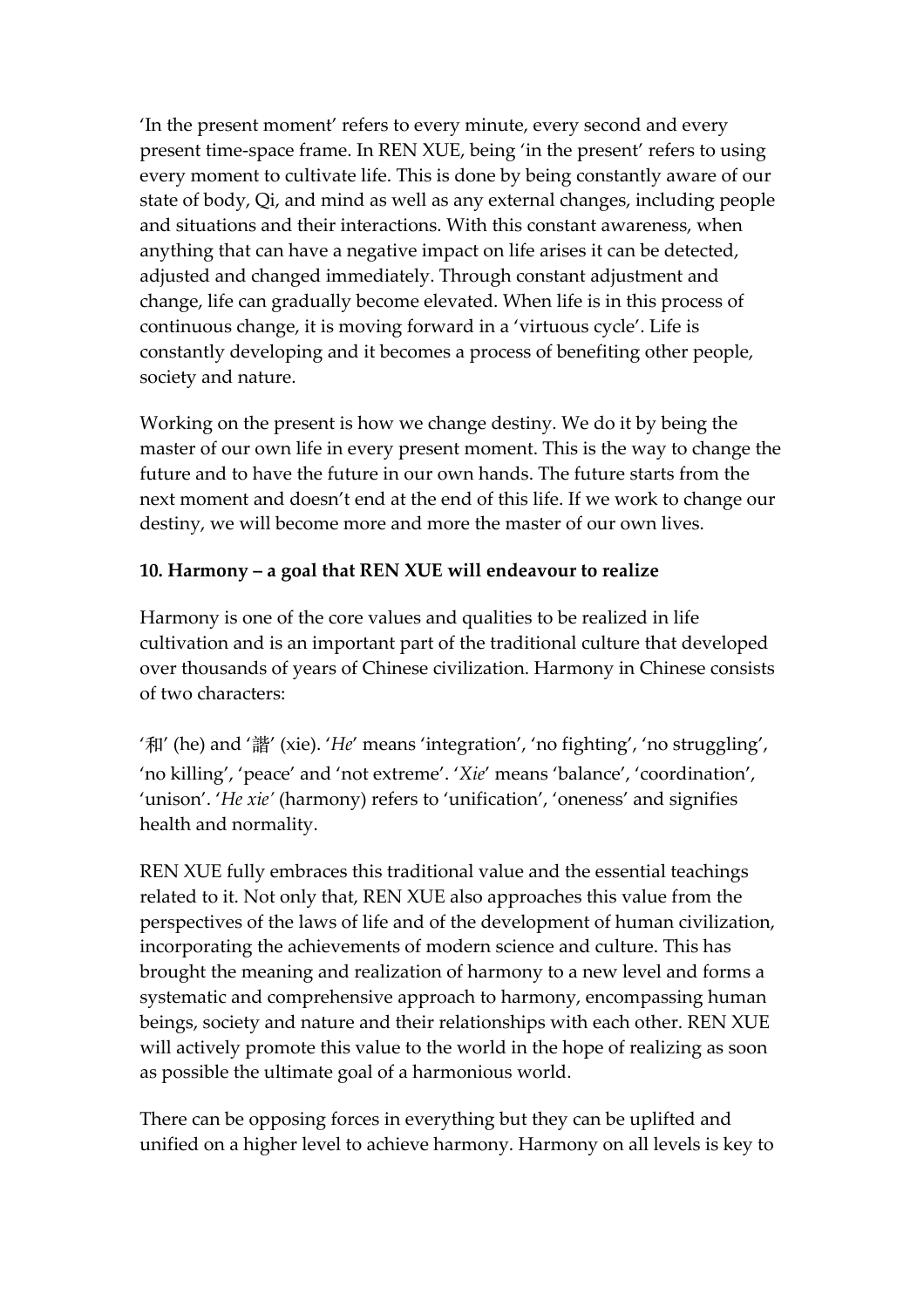the teachings and practices of *REN XUE*. This harmony is not a philosophical term but a very tangible state on all levels and in all aspects of life:

# **Harmony within an individual life**

This manifests as a high level of unification of the body, Qi and consciousness, with the consciousness playing the master role in cultivating harmony. This is achieved by being in a harmonious state – a calm, relaxed, natural, joyful, balanced and uplifting state. When the consciousness is in this state, Qi will be in a regenerative mode, flowing smoothly and nourishing the body properly. When Qi is in such a healthy state, it will also nourish the consciousness and strengthen the ability of consciousness to be the master of life. It is a virtuous cycle that moves life in an upward spiral.

# **Harmony within society**

Society is made up of individuals. Social harmony is built upon harmonious relationships on every level of society, including between individuals, family members and other societies. REN XUE encourages an internal approach to building a harmonious relationship with other people. That is to say, individual harmony is the foundation for social harmony. When individuals cultivate internal harmony, harmonious relationships on every level of society can be realized, manifesting as peace, care and love, respect, helping and supporting each other to improve health and wellbeing and elevate life.

Take family relationships as an example. Living in harmony with family members is important for a healthy life and a healthy life helps us to live in harmony with our family. Our love for and obligations to family do not mean that relationships are always easy or harmonious. *REN XUE* teachings encourage people to focus internally on themselves and look for the causes of disharmony in their patterns of behaviour or thinking, rather than looking for fault in others.

# **Harmony between humans and nature**

Harmony between humans and nature has sadly not been a fundamental consideration of many contemporary societies and it is clearly leading us to a critical point in environmental terms. Therefore it is humans' responsibility to repair our relationship with nature. We urgently need to re-evaluate this relationship.

In REN XUE, this needs to be addressed through two approaches. One is to gain better understanding of the laws of life, the law of the development of human society and the law of nature and its development. This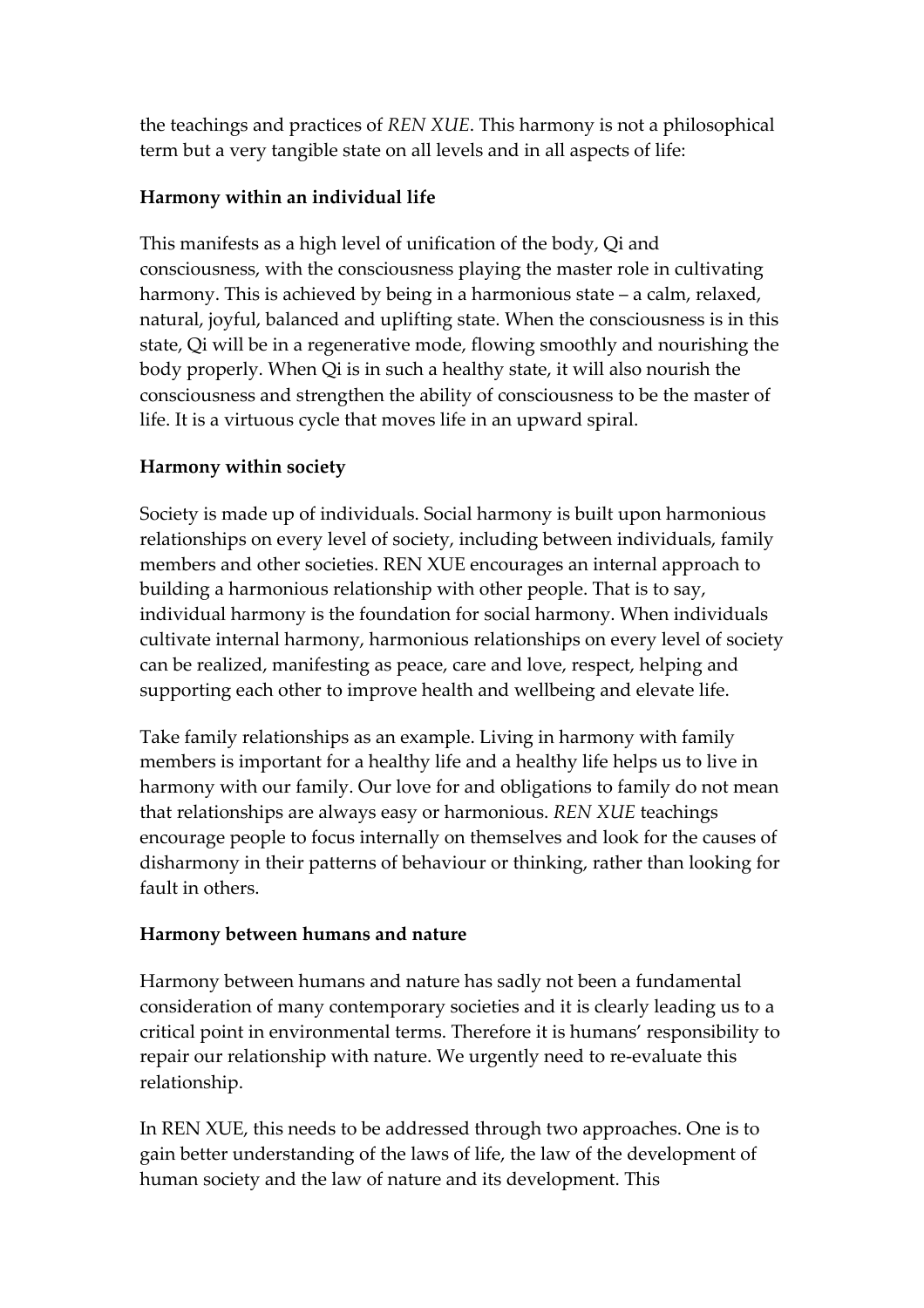understanding is the foundation for an equal, sustainable and mutually beneficial relationship between humans and nature. Achieving harmony between humans and nature is a huge area to learn about and explore. In traditional Chinese culture, the knowledge and practice of Fengshui has been used to realize harmony on this level. REN XUE has taken the essence of Fengshui and lifted its knowledge and practice to the level of Qi and information, which are the fundamental elements of Fengshui.

The other is the internal approach mentioned previously. We humans need to cultivate important qualities such as trust, openness, love, gratitude and Gongjing (humility and true respect) so that we can truly connect with nature. *REN XUE* is intended to help us to understand and strengthen the connection we have with everything in nature. This genuine connection is the foundation for building a healthy relationship with nature. Furthermore, this connection to nature supports a sustainable approach for both human development and for nature, and represents a core value of REN XUE.

# The Scope of the Effects of REN XUE

#### **Individuals**

This system provides what we need to improve and develop our lives at all stages of life, i.e. from the moment of conception to the transitional stage after death.

- REN XUE can help us to live a life that follows the law of health and development in every aspect of our lives and in our every thought and action. It allows us to make the necessary changes when our thoughts or actions don't follow the law and are therefore damaging to us.
- REN XUE can effectively help us to make continual progress in life, enabling us to improve our health and experience more joy, happiness and sense of wellbeing in life.
- REN XUE can help us to realise the goal of elevating our own lives and helping other people, the only goal that allows us to fulfil the true purpose of life.
- REN XUE can help all human beings achieve harmony within themselves, with family members, with other people and with nature.

#### **Society**

REN XUE can play an active role in helping society move forward.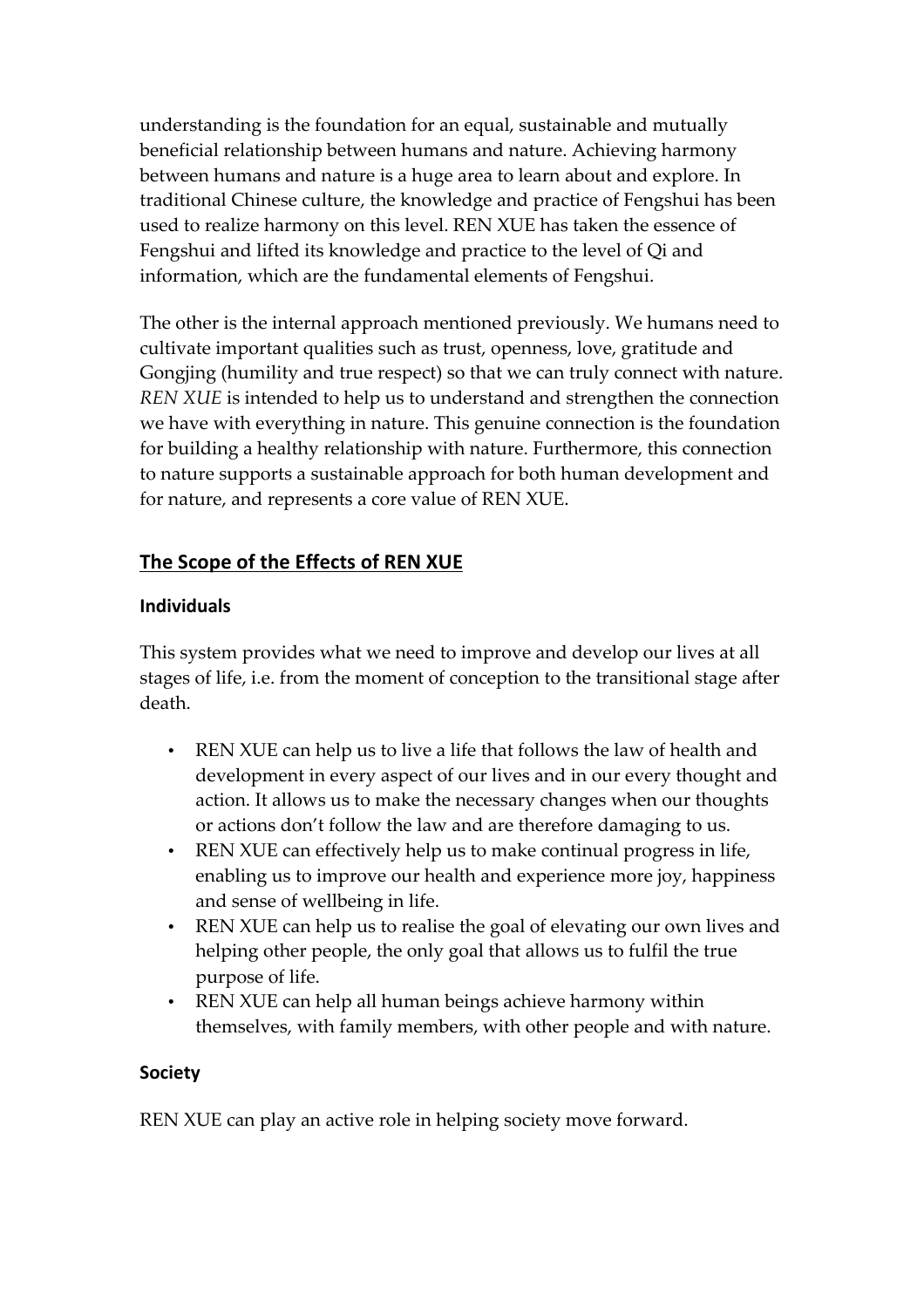Through learning and applying REN XUE, we can continually improve our health, uplift our level of happiness and sense of wellbeing, and elevate our lives. In the process of using REN XUE to make progress we also develop our ability to help other people to improve their lives in the same way. When more and more people are engaged in this process of life development, society will improve.

Humanity is facing many stubborn problems for which fundamental solutions are yet to be found. This predicament is not only seriously affecting the progress of society but is also creating dangerous crises for humanity. We urgently need a way out. Although the causes of this predicament are complex, on the fundamental level they can be seen as a lack of understanding of life, of the consciousness and of the universe (nature). However, REN XUE provides a way for us to understand the laws on these levels. By improving our understanding, we can start to follow the laws and live in harmony with nature, providing a path for humanity and human culture to continue to develop.

#### The meaning of 'REN XUE'

REN XUE is the full name of REN XUE. The Chinese name has been retained because these Chinese words have multiple layers of meaning as well as explicit and implicit connotations. As a result it is impossible to translate REN XUE directly into English without becoming very wordy or losing a lot of the meaning.

Each word in REN XUE has been carefully chosen to reflect the purpose and meaning of REN XUE. Yuan, for example, has three layers of meaning: 'complete', 'whole' and a further subtext of 'being so big that there is no room to go further out'. Tze means small with the implication of 'seed or core'. It has a further connotation of 'being so small that there is no room to go further in', and implies the containing of information, intention and infinite potential, which is traditionally thought of as Dao or law. REN XUE means 'a system of information that embraces every aspect of human life, cultures of all forms and new and future systems of knowledge'. Nothing could more aptly describe the teachings of REN XUE which encompasses all of these things and includes the important mission of making it accessible to all.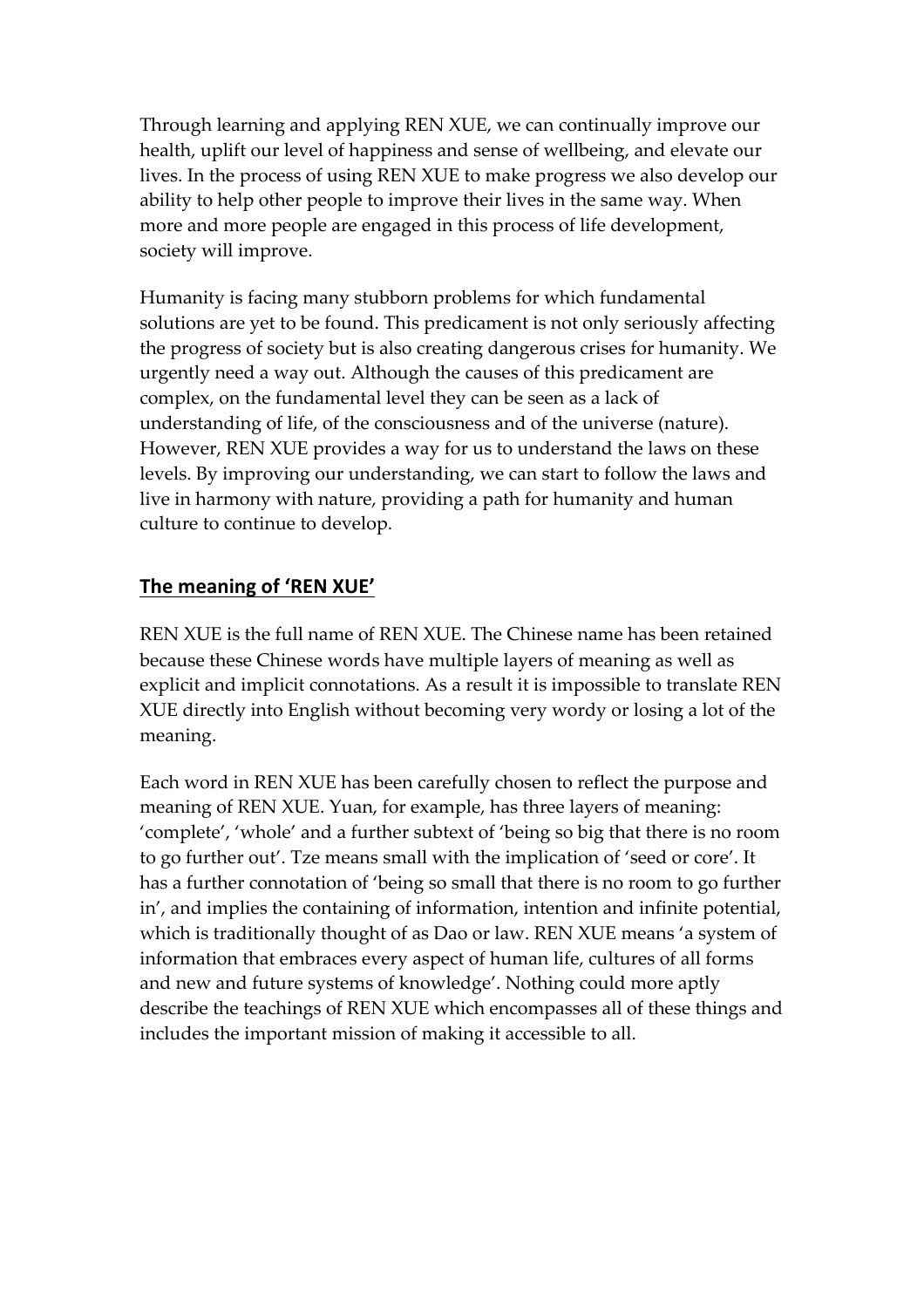# **ABOUT YUAN QIGONG**

Yuan Qigong is one of the fundamental tools that REN XUE offers us to improve our health and wellbeing. Beautiful, effective, and easy to learn, Yuan Qigong helps to improve overall health while REN XUE offers the theoretical base and practical tools to transform consciousness. Together, Yuan Qigong and REN XUE provide a comprehensive system to transform the whole of life.

# **The Background and Rationale for Creating Yuan Qigong**

Qigong practice has been used as an important tool on the basic level of REN XUE because it can effectively help people improve their Qi condition. A better Qi condition is the base for better physical and mental health. For life improvement, it is a good place to start. Over the years of using a borrowed system, it became clear that REN XUE needs a Qigong system that is highly compatible on every level. For example on the theoretical level, the Qigong system used in REN XUE should share the theoretical foundation of REN XUE. On the practical level, the Qigong practices should also reflect that. This consistency is essential for the integrity and efficacy of REN XUE.

REN XUE is a comprehensive system for life improvement. It is intended to reach and benefit as many people as possible. Because Qigong is the beginning of REN XUE experience, it is therefore important to have a Qigong system that is highly accessible. Furthermore, this Qigong system should be reasonably easy so that new practitioners can build a consistent practice, which will then allow them the opportunity to further explore REN XUE. In other words, giving up soon after starting Qigong practice will not allow them to the stage of getting to know REN XUE and using it to improve their lives. It also became apparent that modern people do not find it easy to commit to a Qigong practice that is difficult to practice, hard to enjoy or too time-consuming.

All in all, REN XUE urgently needed a Qigong system that complements it on every level and the natural outcome of this need was the creation of Yuan Qigong, a system of forms and practices that is:

- **easy to learn and perform**
- **enjoyable**
- **easy to fit into the busy lifestyle of our modern times**
- **most importantly, effective**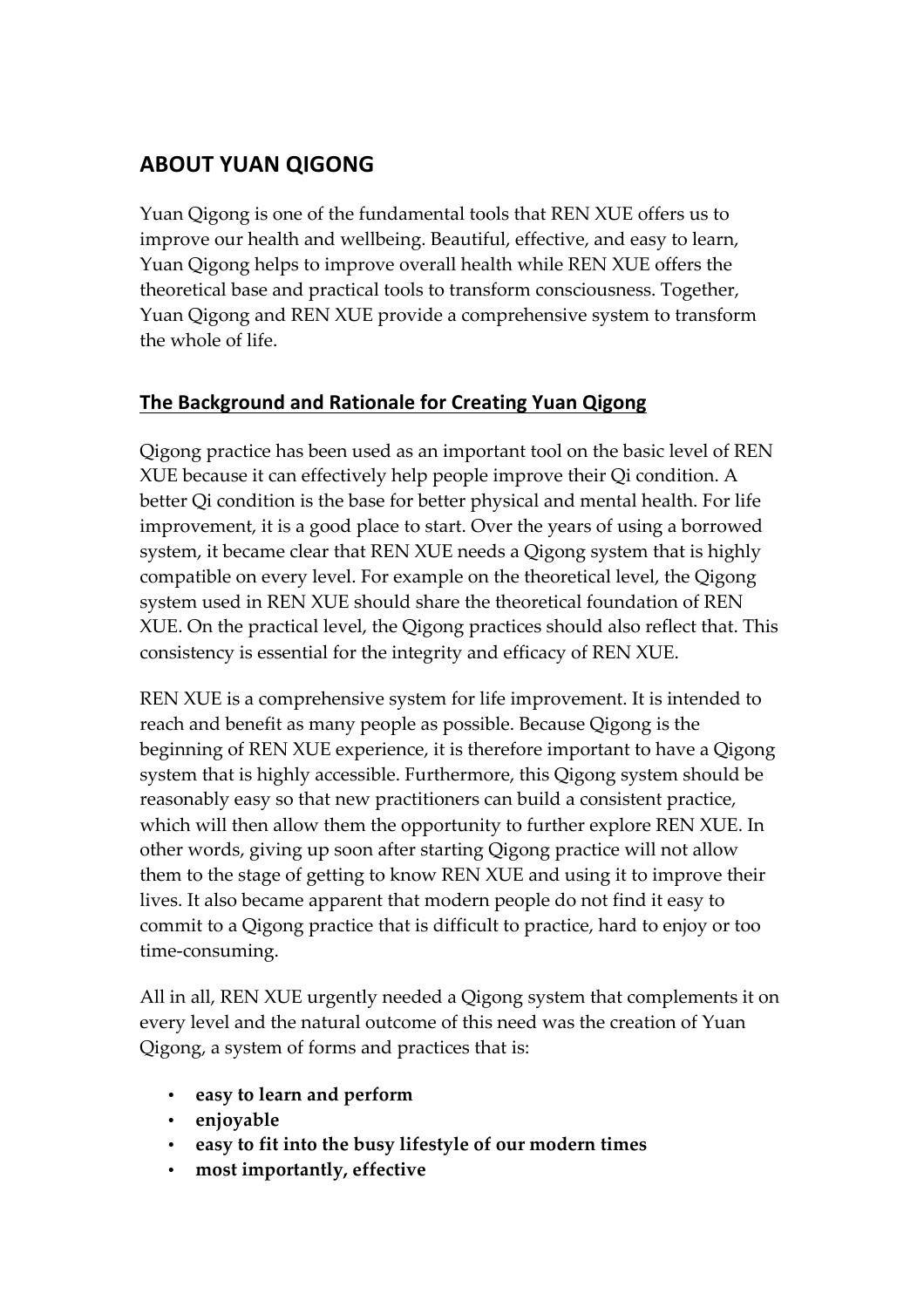# **The Theoretical foundations of Yuan Qigong**

Yuan Qigong shares the same theoretical foundation as REN XUE, with three main theories: theory of Qi, theory of consciousness and theory of totality.

In REN XUE, Yuan Qigong is the main method used for working on Qi. Therefore a good understanding of Qi and how Yuan Qigong works is essential for the practice to be effective.

# **What is Qi?**

Qi has always been part of traditional Chinese culture; the ancient Chinese recognized Qi as the most basic building block of everything in the universe. This understanding of Qi has been the cornerstone of many traditional disciplines, including traditional Chinese medicine and Qigong. In English 'energy' is often the term used to convey the concept of Qi. However, Qi is far more than a form of energy and far more complex. It is a fully integrated form of material, energy and information that has many forms and qualities. It is everywhere and in everything and every physical object. Physical objects, even atoms, are concentrated forms of Qi.

Change is intrinsic to Qi and everything in the universe is in a constant state of transformation from physical to non-physical and vice versa. Dao, or the law of the universe, is a description of how Qi operates in the universe. Dao manifests as the information that Qi follows for its transformation.

# Yuan Qigong works mainly with original Qi

Yuan Qigong works mainly with original Qi (Yuan Qi). This is Qi at the Taiji (Oneness) stage, before dividing into Yin and Yang. This original Qi has no specific quality and is everywhere in the universe. It is the origin of everything in the universe and is in everything. It has no form, no image, no colour or no odour, and it has a very fine and smooth quality.

In Yuan Qigong practice, when the consciousness expands out to the infinite void, it is good to connect with this original Qi by visualizing that it is everywhere in the universe. This is a process of integrating our consciousness with the Qi. When the consciousness draws back to the body, the visualization is the same. In this way the universal Qi can be brought back by the consciousness directly into the body. When this original Qi is in the body, it can be transformed into Qi of different qualities, depending on what the body needs. It can automatically balance Yin and Yang, regulate Qi in the channels and strengthen the functions of the organs.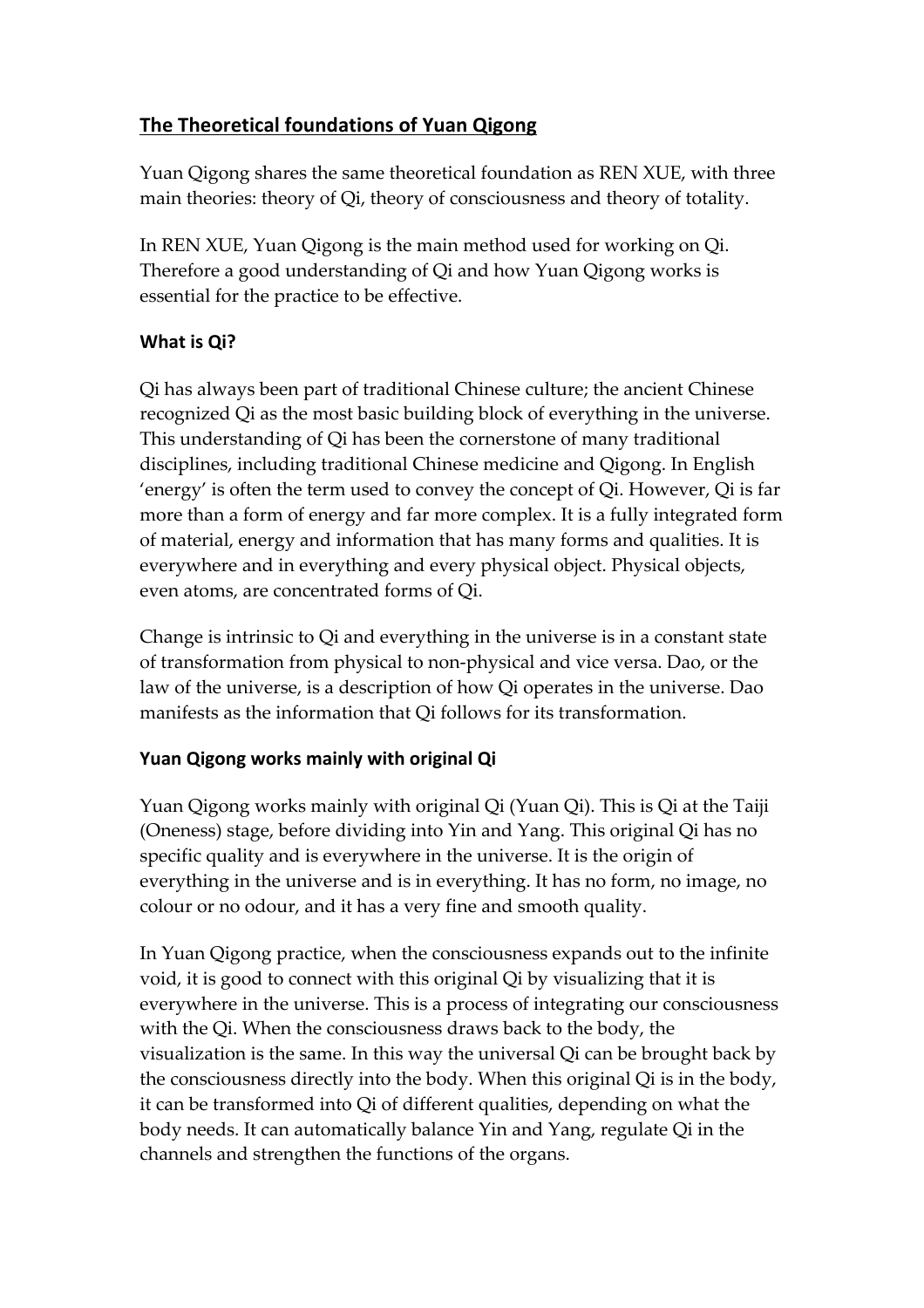Qi on this level has been called various names, for example, Yuan Qi, Hunyuan Qi, Taiji Qi. We call it original Qi or simply 'Qi'.

#### **The relationship between Qi and health**

Qi is also the key for good health and a healthy life. For life to be healthy, the body and mind need to be well nourished by abundant Qi flowing freely and smoothly. Anything that depletes or disturbs this Qi will affect our health, mind and emotional state. Conversely, improving Qi levels and removing Qi blockages will improve health and the consciousness. REN XUE therefore focuses on both of these, building Qi and improving Qi flow with Yuan Qigong and avoiding the depletion of Qi through changing our behaviour and working on the consciousness.

#### Totality of life: Jing, Qi and Shen and their relationships

Everything in life is connected and in REN XUE, reference is often made to Jing, Qi and Shen, the three elements which form the totality of every human being. Jing refers to the physical body while Shen refers to the origin of the consciousness and its manifestations, including the consciousness. Qi is again the key: the building block of body and mind and also an integrated form of material, energy and information. It is the medium by which they are connected. Through Qi every thought or action of the consciousness has an effect on the body and conversely the state of the body affects our Shen. The Shen controls the process, directing the Qi and influencing the quality, quantity, and direction of Qi for example, which is why it is essential to work on our consciousness to heal our bodies and lives. We can do everything possible to keep our bodies healthy, but if we don't also work on changing the negative patterns of the consciousness we sabotage ourselves every time that negative patterns are transmitted, through the Qi, to the body.

# **Relationships between emotions and Qi of the organs**

There is a close relationship between the organs of the body and our emotions. Strong emotions, for example, can deplete the Qi in specific organs and cause Qi blockages. Equally, learning to stay calm and avoiding negative emotions can benefit the organs. While there are many different emotional states, the main emotional groups are each connected to a different organ; anger to the liver, fear to the kidneys, worry to the stomach and spleen (the digestive functions), sadness to the lungs and 'happiness' to the heart. While the association of liver and anger seems logical to most people, it may seem difficult to understand that too much 'happiness' can also be damaging. In fact, a feeling of calm joy or wellbeing is good for the heart, but over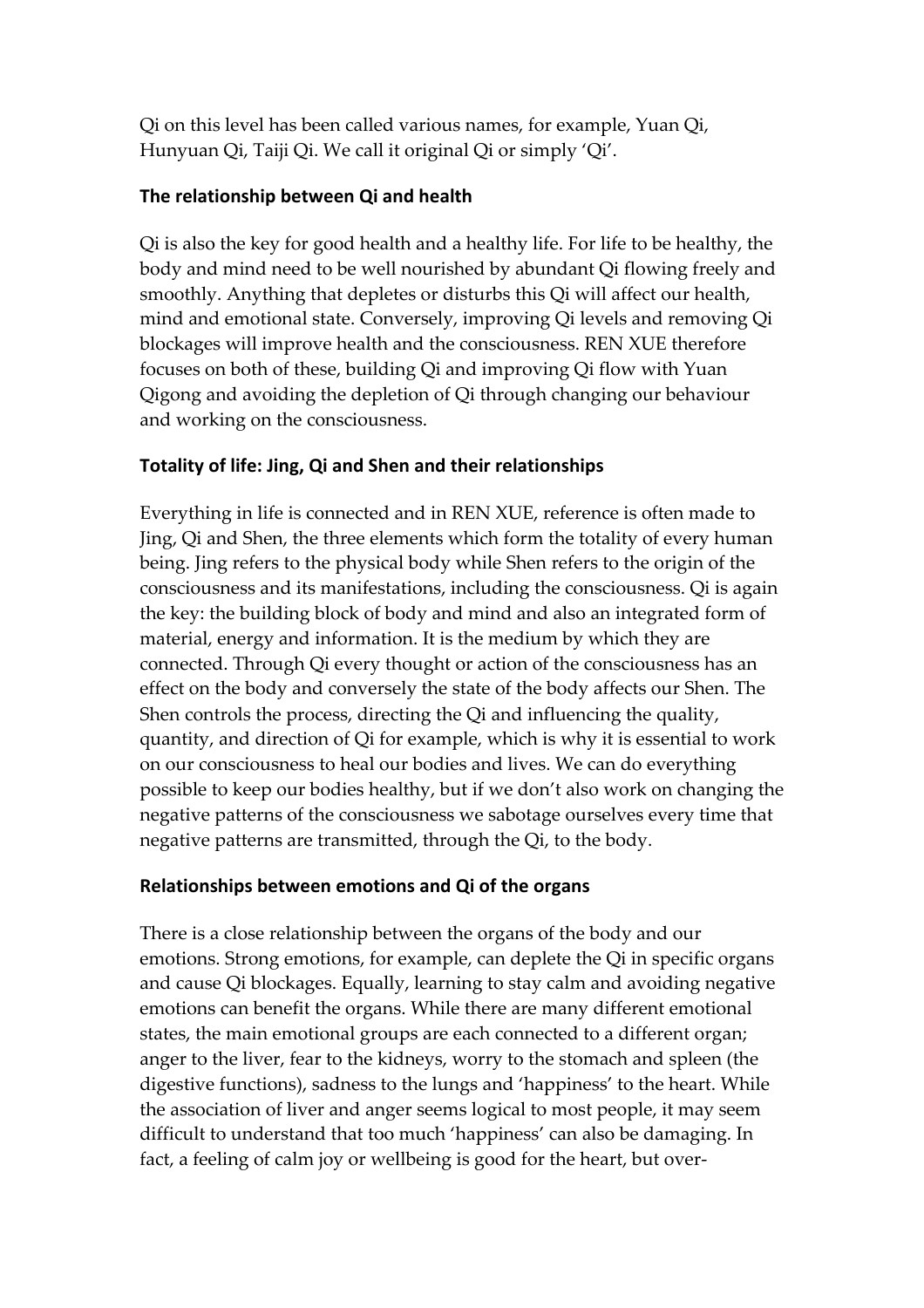excitement or a false euphoria can actually cause damage. Someone laughing uproariously at a party, for example, could be depleting their heart Qi. In REN XUE maintaining a calm, relaxed, natural and joyful state is essential for keeping Qi of the organs in a healthy state and Yuan Qigong is one of the methods used for achieving this.

#### The focus of the consciousness in life and its relationship with Qi

The Shen or consciousness is all-important in its role as custodian and controller of Qi. It influences the movement of Qi at every moment of our lives. If our mind is focused outside the body, watching TV or shopping for example, our Qi follows the mind out and our Qi level may become depleted. Talking can do the same, unless we keep our focus inside while talking to avoid Qi depletion. The consciousness is also the key to every positive movement of Qi. In Yuan Qigong the focus of the consciousness when reaching out into the universe and drawing Qi back to the body determines how well this process works, and our state of the consciousness also influences the quality of the Qi in the body. In an uplifted state, for example, Qi will be light and bright. It is for these reasons that REN XUE stresses the work on the consciousness and Yuan Qigong is designed to work on the consciousness at the fundamental level.

| First Stage          | First Method:    | Gather Qi                      |
|----------------------|------------------|--------------------------------|
| $<$ External         | Tian Yuan        |                                |
| Transformation>      | Second Method:   | Gather and internalize Qi      |
| (to work on the      | Di Yuan          |                                |
| Body & Qi)           | Third<br>Method: |                                |
|                      | Ren Yuan         | Open Qi channels               |
| Second Stage         | Fourth Method:   | Strengthen organs              |
| $\triangle$ Internal | Xia Yuan         |                                |
| Transformation>      | Method:<br>Fifth | Open and restore deep<br>Qi    |
| (to transform        | Zhong Yuan       | channels and Qi Lun (chakras)  |
| Qi on deeper         | Sixth Method:    |                                |
| levels and           |                  | Open<br>and develop<br>Central |
| develop the          | Shang Yuan       | Channels and unify with the    |
| consciousness)       |                  | universe                       |

#### **Introduction to the Nine Methods of Yuan Qigong**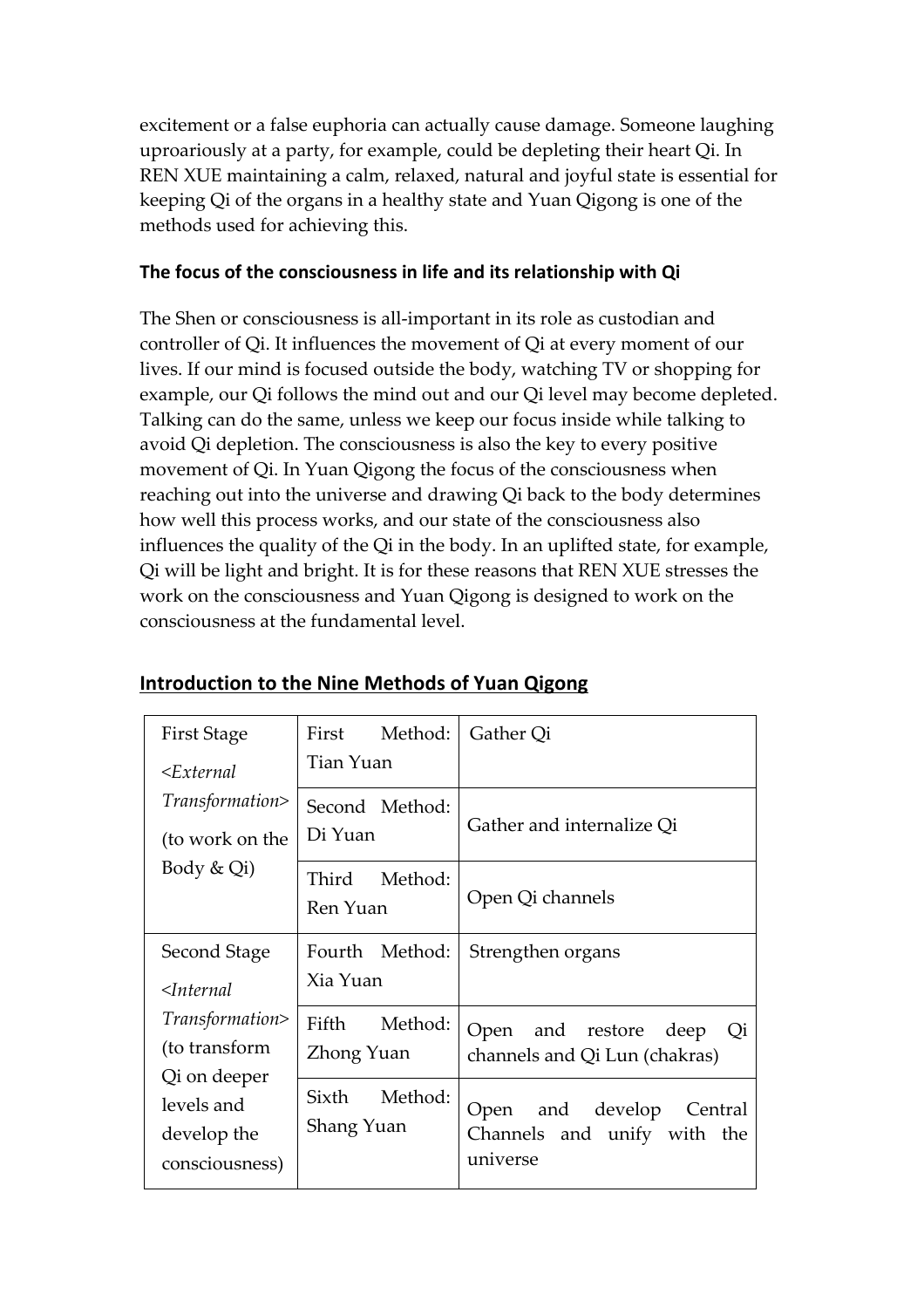| <b>Third Stage</b><br>$\leq$ Xin Shen               | Seventh Method:<br>Tong Yuan  | Cultivate and develop Xin (the<br>heart)                      |
|-----------------------------------------------------|-------------------------------|---------------------------------------------------------------|
| Transformation><br>(to develop the<br>consciousness | Eighth Method:<br>Ling Yuan   | Transform unhealthy patterns                                  |
| & Shen and<br>work on Qi)                           | Method:<br>Ninth<br>Ming Yuan | Further<br>develop<br>heart,<br>the<br>consciousness and Shen |

# **First Stage – External Transformation to work mainly on the body and Qi**

The First Method (Tian Yuan) is the beginning of the first stage, the External Transformation Stage. This method works by using the consciousness to guide Qi with the help of physical movements in order to expand the internal Qi out and to draw in external Qi. This can facilitate the exchange of Qi and information with the universe. A large amount of Qi can be gathered effectively and efficiently which in turn can improve the flow of Qi and blood as well as the functions of the body.

The Second Method (Di Yuan) is a standing form. Almost all traditional and modern Qigong systems emphasize the importance of the standing form as a practice on the foundational level and this is also the case for Yuan Qigong. The Second Method is a 'Three Dantian Standing Form'.

The Third Method (Ren Yuan) is also a method on the foundational level. This method embodies the Qigong principle of 'unifying Xing (the body) and Shen (mind)' and 'working on Xing and Shen simultaneously'. This practice can activate and promote the flow of channel Qi in the body. Qi and blood will flow more smoothly and harmoniously, which will not only make us feel refreshed and light but also improve our health. It can also strengthen the physical structures such as the skin, muscle, tendons and extremities.

# **Features**

- **The method is uncomplicated and straightforward.**
- **It feels smooth, natural, light and is pleasant to practice.**
- **Movements are used to stretch the body, with different parts of the body moving as one.**

**Second Stage – Internal Transformation to transform Qi on deeper levels and develop the consciousness**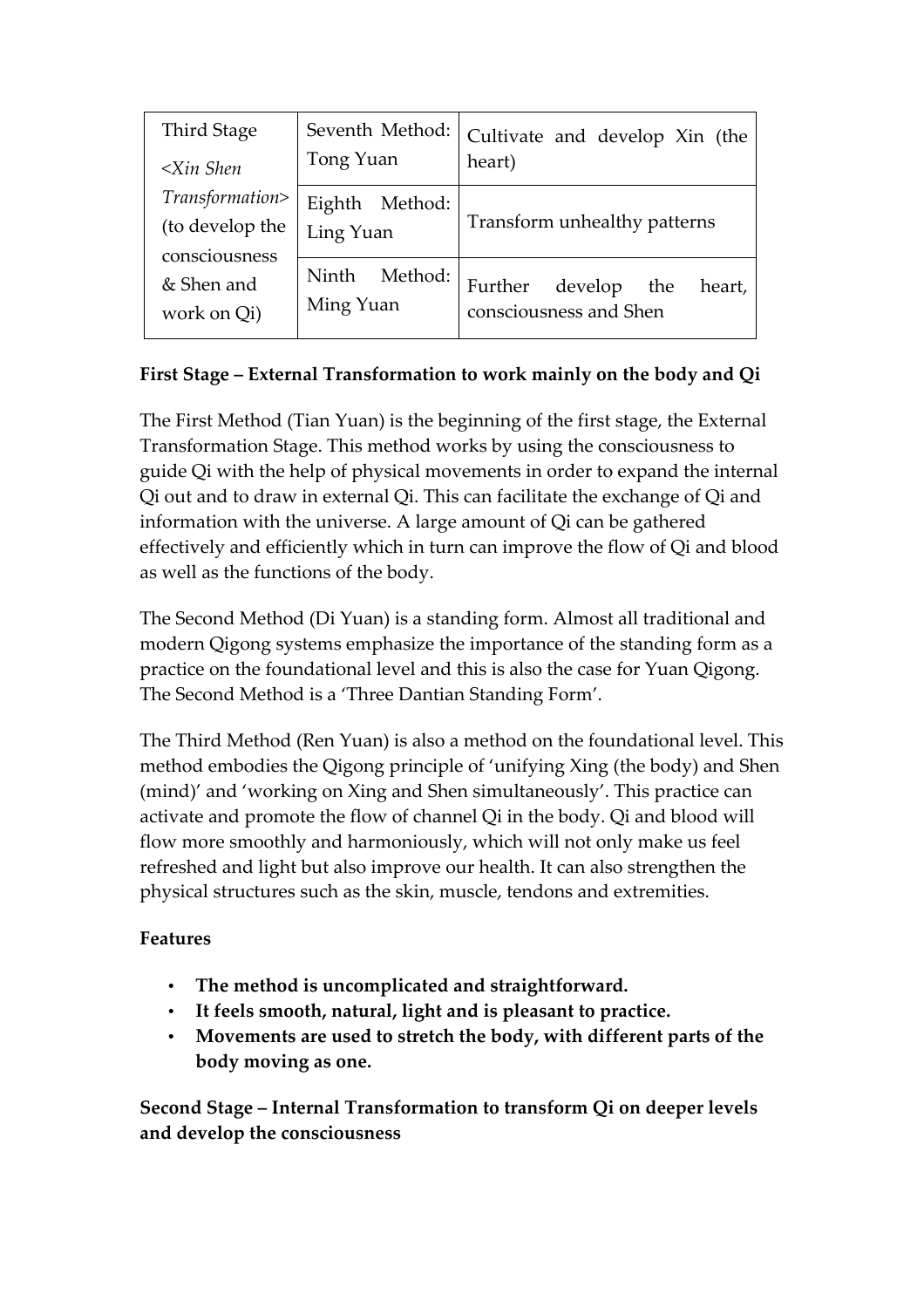The Fourth Method (Xia Yuan) serves to improve the health of the organs. Sustained practice of this method can benefit health and lift it to a higher than average level. After all, the organs play a vital role in our health.

The Fifth Method (Zhong Yuan) is designed to develop the Central Channel. The Central Channel does not naturally exist. It is a channel that can be developed through persistent practice of methods designed to achieve this. Because of its importance, most established traditional Qigong systems and important Qigong figures in history have tried to develop the Central Channel in a variety of ways.

The positive effects of developing the Central Channel include:

- **The integration and connection of different types of Qi such as channel Qi and organ Qi in the body**
- **The improvement of special abilities**
- **Deeper unification of Shen and Qi and the raising of one's Qigong level**

The Sixth Method (Shang Yuan) is designed to work on the Central Line. This method consolidates what has been achieved through the practice of the Fifth Method and brings it to a deeper level. This method therefore promotes the transformation of Qi, and the unification of Shen and Qi on a deeper level. This practice also helps with the transformation and elevation of Shen and the consciousness.

# **Third Stage – Xin Shen Transformation to develop the consciousness & Shen and work on Qi – Seventh Method (Tong Yuan), Eighth Method (Ling Yuan), Ninth Method (Ming Yuan)**

These constitute the Xin Shen Transformation Stage of Yuan Qigong. The practice at this stage aims to promote the transformation of Shen. It is designed to support practitioners' work on their Shen and inner nature by helping them to see the consciousness more clearly and effect change. The practice at this stage works as reliable technical support for the development of awareness, realization and wisdom.

The design of Yuan Qigong follows the principles of working on life step by step, from the basic level to deeper levels, from the external to the internal. From the beginning it takes care of the whole of life, and has different focuses at different stages. For example, the first stage focuses mainly on bringing change to the body and Qi. The second stage focuses primarily on the transformation of Qi on a deeper level and also on Shen and the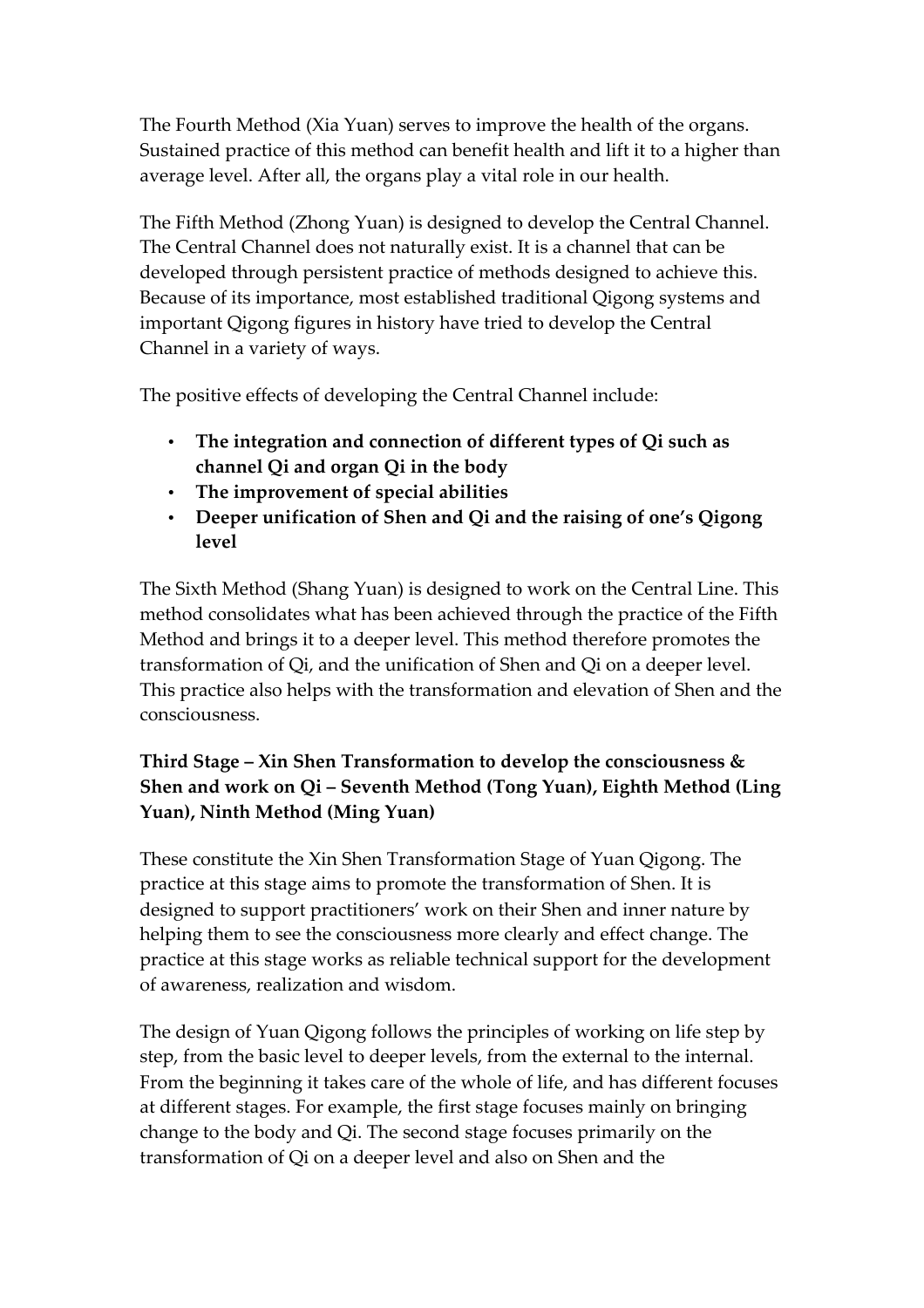consciousness. The third stage focuses primarily on the elevation of Shen and the consciousness and also on Qi.

#### **Six Verses of Yuan Qigong**

- **Awareness inside the body, feel the emptiness and spaciousness within.**
- **Expand this awareness out, becoming one with the universe.**
- **Draw the awareness back to the body, calm and peaceful.**
- **Open to the universe with reverence and utmost Gongjing.**
- **Let the bright universe nurture the heart with compassion and love.**
- **Feel relaxed, free and joyful, Qi flowing harmoniously and smoothly.**

The Six Verses are used for building the qifield as part of the preparation for practice, a very important element of Yuan Qigong practice. This is done primarily by using the activities of the consciousness, and includes other measures such as language as a prompt to actively involve the practitioner in a positive way. Through the activity of building the qifield, the Qi of nature can be brought into the qifield and special information can be created by the consciousness. A purpose-built qifield such as this can facilitate the desired changes.

The Six Verses are also very important for the adjustment of the consciousness and Qi so people can shift from a 'usual' (non-Qigong) state to a more unified and more harmonious (Qigong) state. When this preparation is done properly the practice will be much more effective, and it is therefore worth putting a good effort into making this adjustment.

The Six Verses can also be used effectively to adjust the state of the consciousness even when not doing Yuan Qigong practice. What can be achieved can only be experienced and understood by the sustained use of this practice.

# **The First Method – Tian Yuan**

#### **Main Features and Benefits of Tian Yuan**

This method facilitates a comprehensive exchange of Qi and information between the practitioner and the universe. A large amount of Qi can be gathered effectively and efficiently.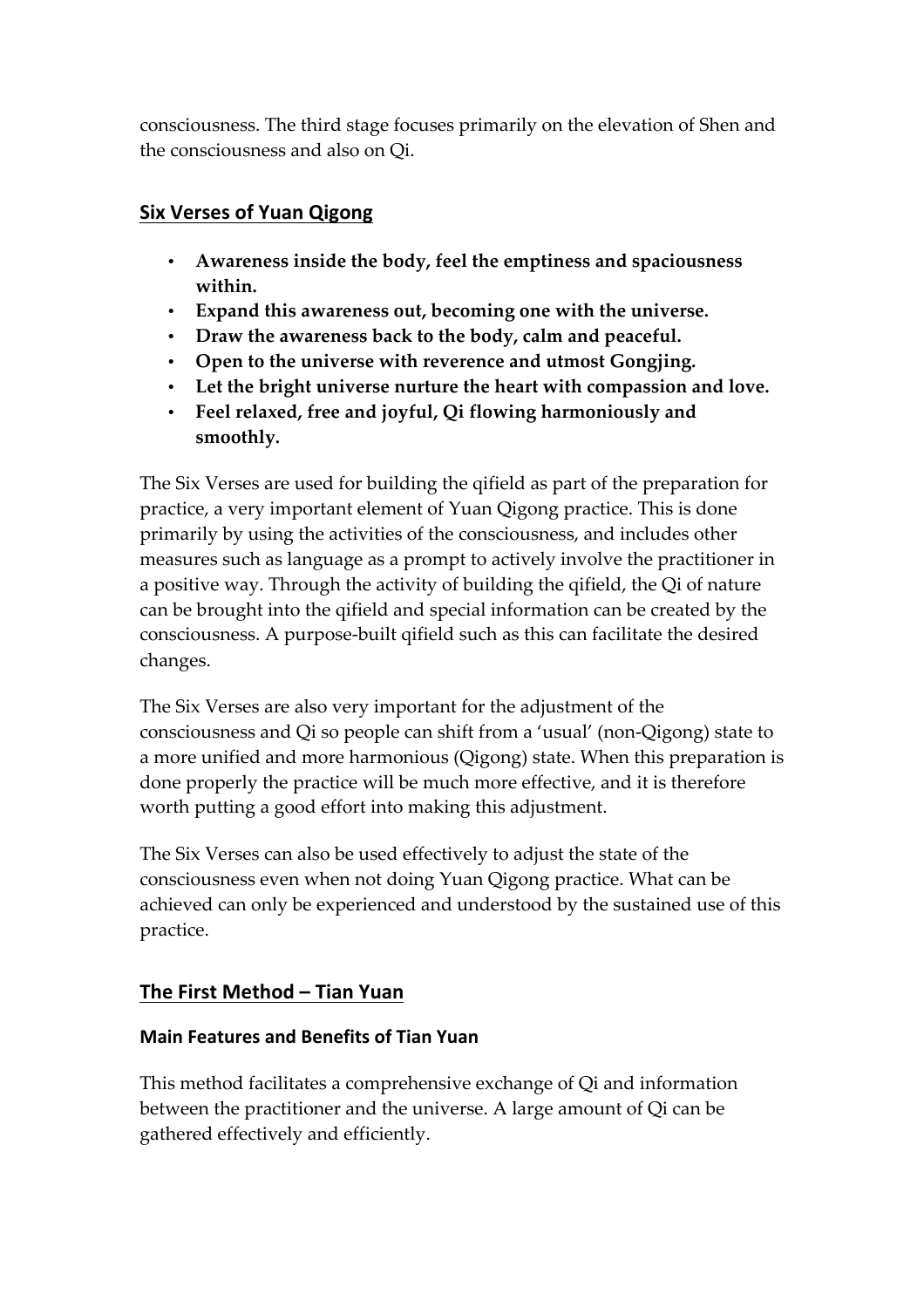The coordinated use of the mind and the physical movements can benefit both the mind and body, and promote the unification of Jing (the body), Qi and Shen on a deep level.

This method can effectively open Qi gates in the body, for example in the shoulder and neck area. Most adults have blockages here because of stress. This area carries a lot of tension, which may affect not only physical health but also have a negative impact on mental wellbeing.

Although Tian Yuan is the introductory practice of Yuan Qigong, it is designed to create profound effects on Qi by:

Focusing on two aspects:

- **Improving the Qi condition of the whole body**
- **Improving Sanjiao and organs directly and indirectly**

Taking care of two other areas

- **Beginning to open the channels and promote the flow of channel Qi in the whole body**
- **Beginning to improve the clarity and sensitivity of Shen, which helps to lay the foundation for the future development of special abilities**

The length of the practice can vary according to different needs or intended effects. The practice of this method can also be varied to create effects of different depths. Sustained practice of Tian Yuan can improve health and have a positive impact on various health problems. It is also a way to build the foundation for improving our Qigong level.

The practice of this method can help build the foundation for performing external Qi therapy and building a qifield for group healing.

#### **The Second Method – Di Yuan**

#### **Main Features and Benefits of Di Yuan**

The required standing posture, along with the specific use of the consciousness, can strengthen the physical body and bring about improvements on the muscular-skeletal level.

Di Yuan serves to activate and gather Qi effectively in all three Dantians. They are worked on together in a systematic manner in order to strengthen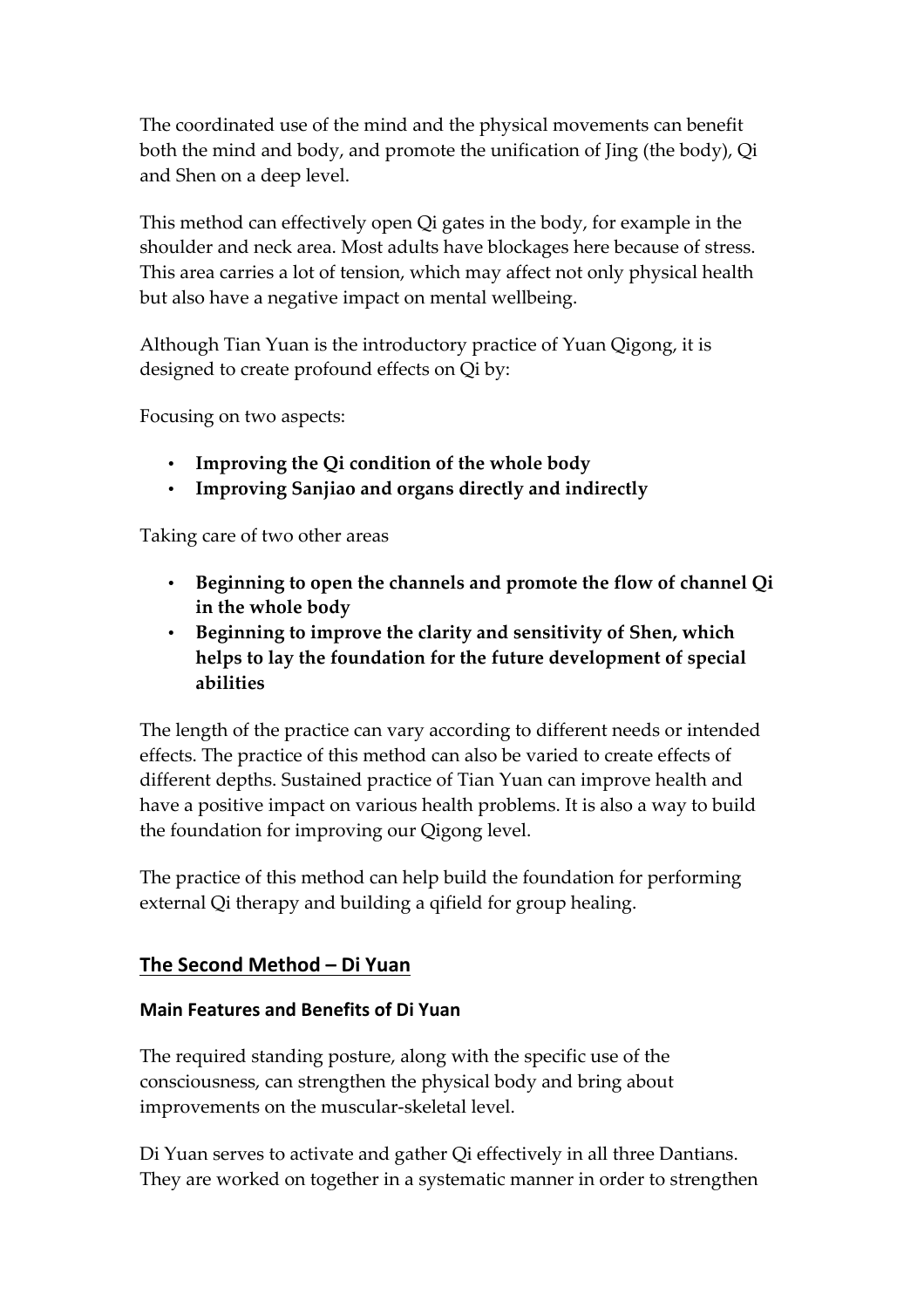them and activate transformation. It is designed this way because the three Dantians are the main Qi gathering places for the Qi of the physical body (Lower Dantian), organ Qi (Middle Dantian) and Shen and the consciousness (Upper Dantian). They can be seen as Qi storehouses or distribution centres. This design reflects the REN XUE principle of 'respecting and observing the nature of totality and the laws of life'.

It uses Dantian Breathing creatively to make the practice safer, more efficient, effective and manageable. Using Dantian breathing properly in standing form practice can help improve one's focus. It is also helpful for keeping Shen and Qi inside the body, and for unifying Jing, Qi and Shen. This way Qi gathered from the universe can be further processed and transformed so that the Qi in the Dantians will be imprinted with the practitioner's own qualities and become more nourishing.

Di Yuan can help open the shoulders, neck, lower back and hips.

Like Tian Yuan, it can also be varied according to the conditions and needs of the practitioner in order to achieve effects of different depths.

Di Yuan can be practiced on its own or in combination with Tian Yuan. It is also a method that prepares for the subsequent methods in the Yuan Qigong system. The practice of Di Yuan can help make other methods more effective and sustained practice of this method can help raise the level of Qigong practice.

# **The Third Method – Ren Yuan**

#### **Main Features and Benefits**

1) The design of this method draws mainly on traditional and modern Qigong, along with a wide range of disciplines, including traditional Chinese medicine, martial arts and exercise and sports science. As with all Yuan Qigong methods, the laws of life (especially the laws of the consciousness and of Qi) are the foundation for Ren Yuan. Although it draws upon various sources, much innovation is brought into the creation of Ren Yuan, making it an unprecedented method.

2) Ren Yuan is in principle a Xing-Shen unification method. Traditionally there are various ways in which Xing-Shen unification practice can be done. They can also be seen as different levels of practice. Where they differ is mainly in the so-called 'xin fa' (mind method). Ren Yuan has selected a traditional 'xin fa', which has long been kept secret and almost completely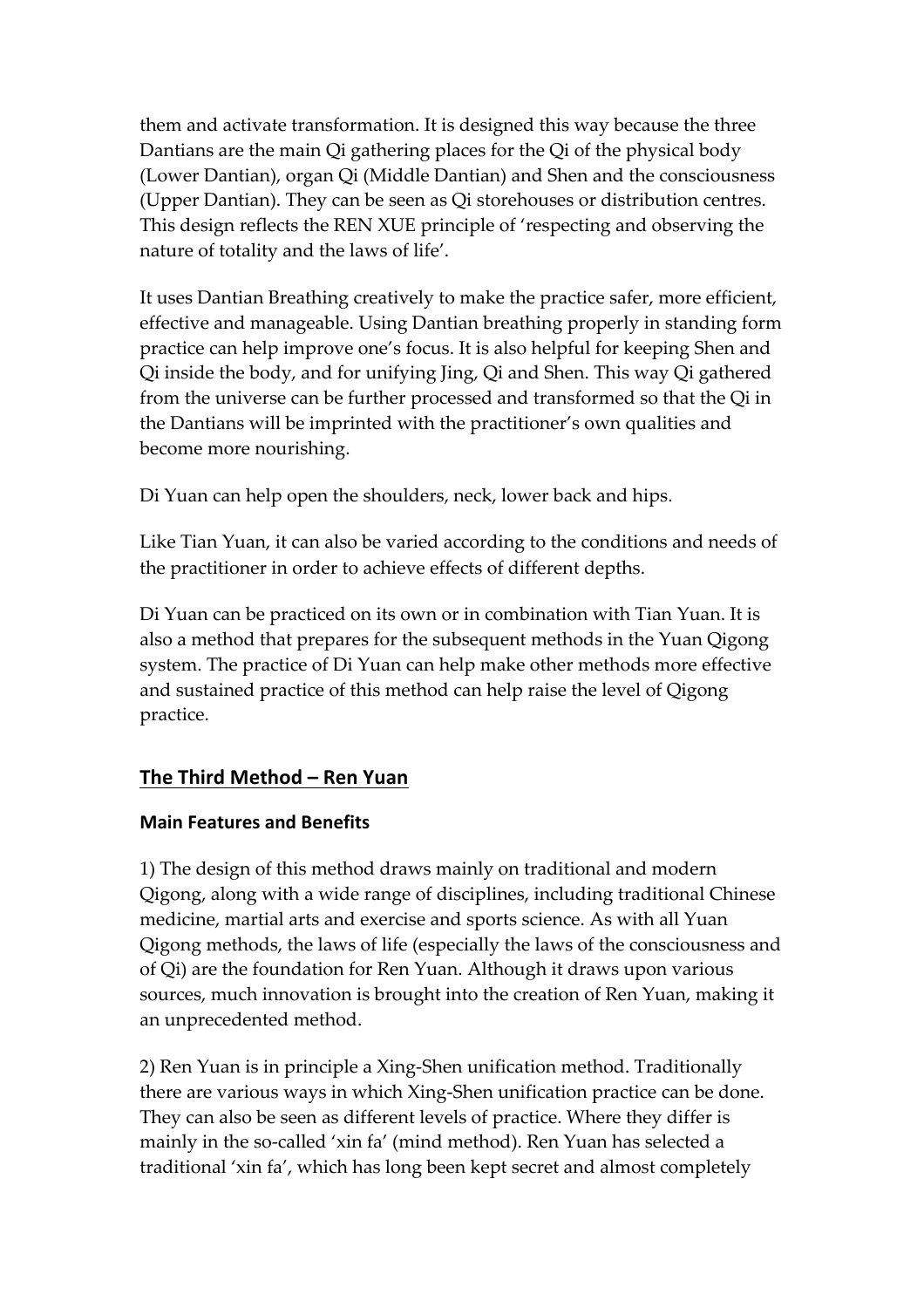lost. It is adapted into this special 'mind method' that goes: 'Shen being extremely calm, consciousness coming alive, Qi moving itself, body following Qi movement, all unified and becoming one'. In Chinese, it is summed up in 15 words: '神静极. 意灵动. 气自动. 形随动. 合为一'.

3) Through the practice of Ren Yuan, the channels in the body can be opened so the Qi and blood can flow smoothly and reach every part of of the physical body, including the skin, muscles, tendons and sinews, organs, bones and marrow, even the cells at the level of the nuclei and genes.

4) Ren Yuan has a clear structure and is made up of a variety of techniques. Let's look at this further.

#### **I. It is a comprehensive method.**

Ren Yuan is designed to work on every part of the body (all the joints, muscles, tendons, blood vessels, nerves and organs). The important parts are especially emphasized during practice. The channels of all levels (main channels and branch channels) have the opportunity to be unblocked and Qi of the whole body gets a thorough workout.

#### **II. It has a clear and sound structure.**

Ren Yuan is made up of the opening, five main segments and the ending. The opening is to help the practitioner get into the state of unification in which she is unified with the universe and her Jing, Qi and Shen are unified. This is a necessary preparation for the five main segments that follow. The five main segments work through the five main parts of the body one by one, from head to toe, bringing the work of Qi deeper and deeper as the practice proceeds. The method provides the opportunity for every part of the body to benefit directly from the change of Qi that occurs in it and indirectly through the positive changes of Qi in other parts. The ending is to consolidate the positive changes that occur through the practice and conclude the practice by regulating Qi in the whole body.

# **III. It is made up of a range of individual techniques that can be used in a variety of ways.**

There are three sections (techniques) in the combined opening and ending, and three in each of the five main segments. This makes 18 sections altogether. Each section is for working on a specific part of the body, and therefore can be used to address the problems in that part or to strengthen it. The three sections that make up a segment work together in an organic way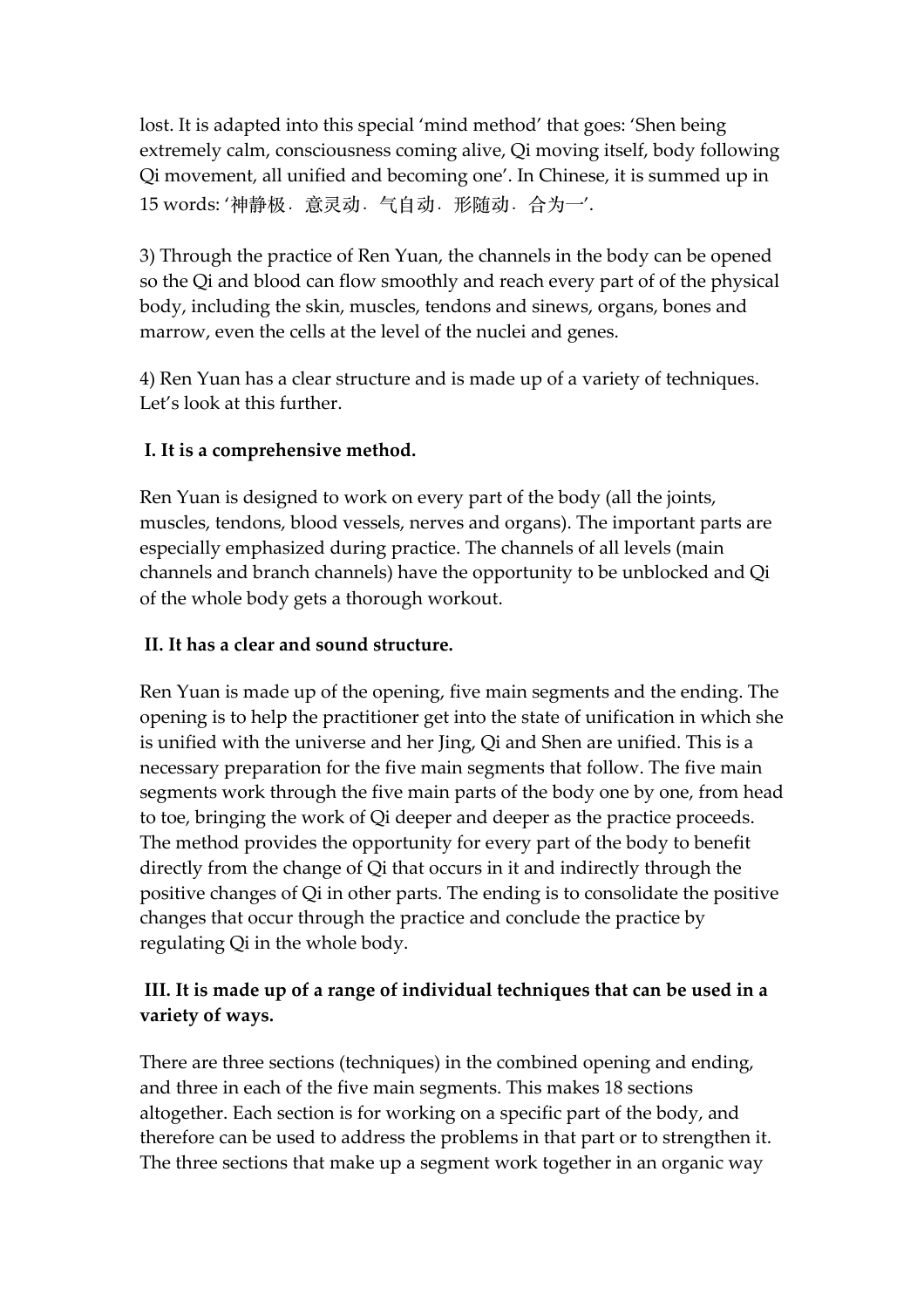to make the segment a comprehensive method in itself. In other words, each of the 18 sections and each of the six segments (five main and one combining the opening and the ending) can be used as an individual method and practised in accordance with the needs of the practitioner.

#### **IV. It is an effective method for health improvement.**

This method can be effective in making positive change to health problems. It can also work well to prevent illness and improve the overall health condition.

Ren Yuan is also a good method for the practitioner to improve her ability to work with Qi, including experiencing Qi, activating Qi, moving Qi and making positive change to Qi. The practitioner can therefore effect change of Qi on the level that is not easy to reach – the channels. This ability can also be very helpful for conducting external Qi therapy.

This method involves stretching every part of the body on a deep level and so is effective for improving the physical body, including the physique, the flexibility (suppleness) of the body and its ability to balance.

This method is also very effective for cultivating the calm, relaxed and natural state. Practising this method, the practitioner can get into this state within a very short time and experience the interesting changes of Xing, Qi and Shen and the wonderful feeling brought about by their unification. This method is also very useful for developing the ability to maintain balance on the emotional and mental levels.

Sustained practice of this method will yield many positive effects and is necessary for building the foundation for subsequent Yuan Qigong methods.

This method is suitable for all. It has the potential to become a method that the general public will use for their health maintenance.

To sum up, Ren Yuan is an effective method for improving health and transforming life and the practice of it provides an opportunity to enjoy the wonder of life.

# **The Fourth Method – Xia Yuan**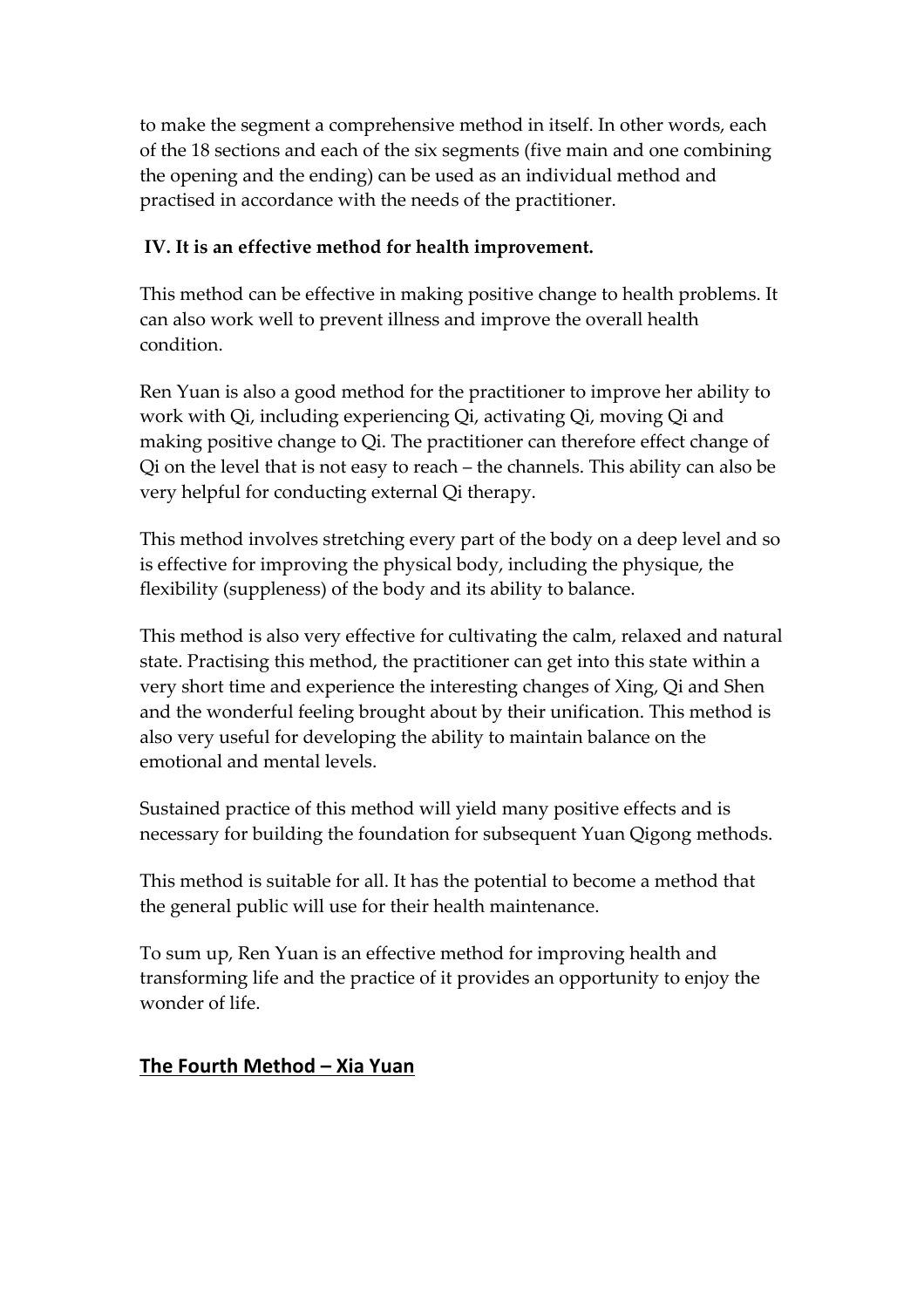#### **Main Features and Benefits of Xia Yuan**

#### **1) Ancient Methods – Six Sounds**

In the long history of Qigong, using sounds and breathing to improve organ Qi or the mental condition can be dated back to 2000 years ago. One of the main methods was the Six Sounds and for a long time in history access to this method was extremely restricted. Records show that in South-North Dynasty (402-581 AD), the Six-Word Qi Sounds were used to activate the Qi of the five Yin organs. In his book *'Yang Xing Yan Ming Lu',* Tao Hongjing (456-536 AD) says:

'Breathe in, then breathe out with a sound. Do this with the six sounds: chui, hu, xi, he, xü, si. This is called 'Long Breath Exhalation Method'.

In the Tang Dynasty (618-907 AD), the highly accomplished doctor Sun Simiao (581-682 AD) reorganized the sequence of the six sounds to xü, he, hu, si, chui, xi and this has been widely practised until today. It is seen as the classic method for using sounds to work on organ Qi, and has long been regarded as the safest, most effective and reliable method.

The six sounds are adopted and incorporated in Xia Yuan method. However, these sounds are pronounced and used in a way that suits Yuan Qigong in particular. In addition to the six sounds, there are three more sounds. Let's look at all of the sounds in detail.

#### **Six Organ Sounds:**

Xü – liver; He – heart; Hu – spleen; Si – lung; Chui – kidney; Xi – Sanjiao

#### **Three other sounds:**

Tong; Ling; Qi

# **How To Do the Sound Practice in Xia Yuan**

- **When making the sounds, natural abdominal breathing is applied.**
- **Begin with breathing into Lower Dantian, then make the sound when breathing out.**
- **Breathe in through the nose and breathe out through the mouth.**
- **Breathing and sounds should be smooth, even, soft, long and deep.**
- **Breathe in with little or no mind activity.**
- **Breathe out with Shen/mind activity.**

– Shen/mind unified with exhalation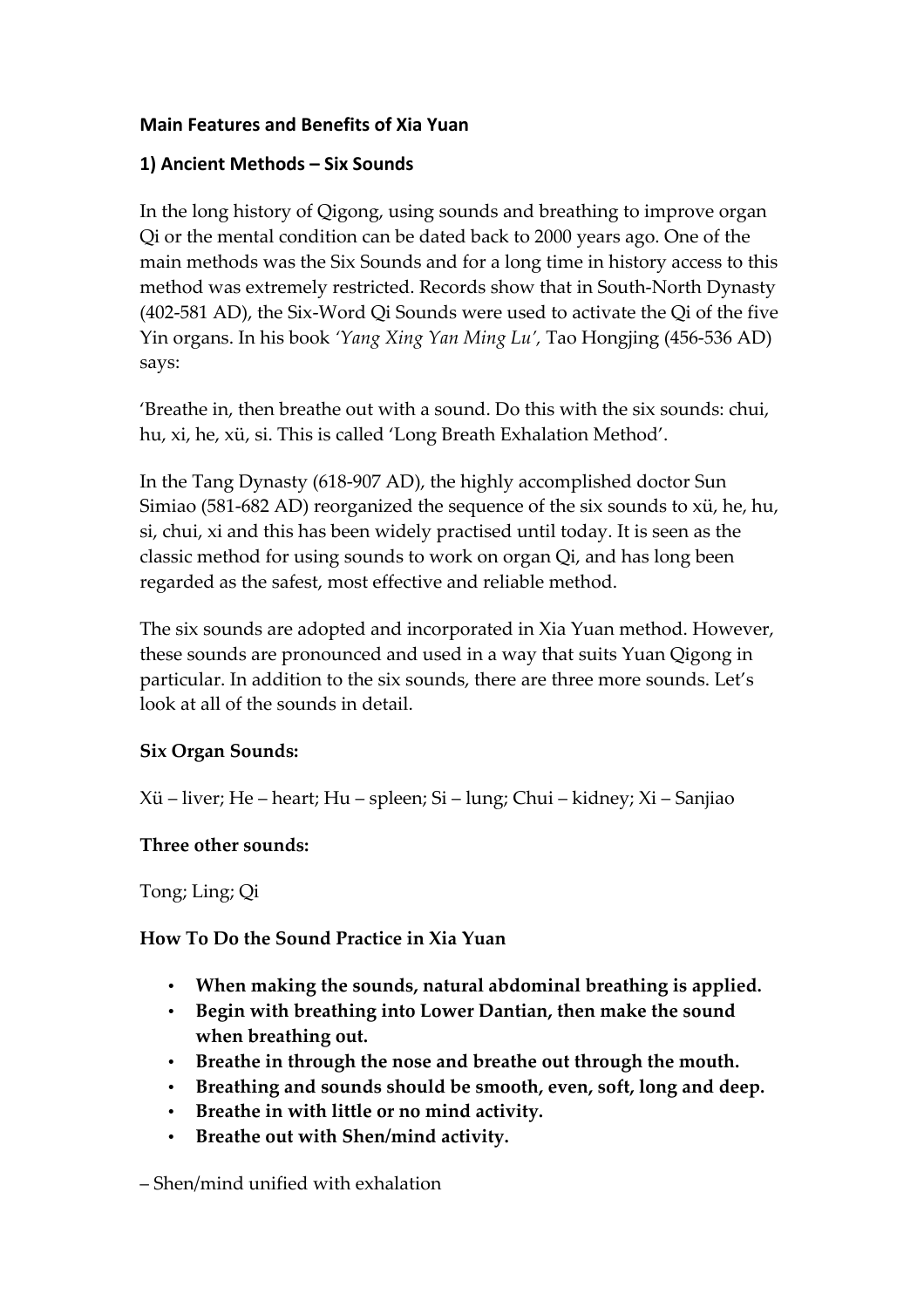– When making the sound of an organ on exhalation, the awareness should be on that particular organ, including the change of Qi in that organ.

– Visualize (See 'Visualiation and Shen Activity' below).

#### **2) Visualization and Shen Activity – Six Colours**

#### **Six Colours**

Each of the five Yin organs in its physical form has its own colour. The Qi of each organ also has its own colour. They are:

Liver – green Heart – red Spleen – yellow Lung – white Kidney – black

We also add Sanjiao for visualization and it is bright transparent light.

These colours are not just plain colours; rather they are lively, vibrant and bright. They are therefore called 'Qi light'.

# **Visualization and Mind Activity**

When making the sound of a particular organ in Xia Yuan practice, the mind should focus on that organ with two activities. One is *visualization*. It is essential to visualize the organ in a Qi form radiating its healthy colour. The other activity is to send *positive thoughts* to this organ and *feel the changes* there. This visualization and mind activity is to effect change on Qi through inward focus and positive use of the consciousness. However, the Qi that can be changed through this way of using the consciousness is on a relatively superficial level.

# **Shen Activity**

Shen is the origin of the consciousness. It is the 'true nature' or 'original place' of life. Its activity can be seen as deep-level activity of the consciousness or Jingshen. We can call this activity 'true thought' or 'true intention' and this special activity manifests naturally when a person is in a unified and harmonious state, i.e. the heart, Shen, mind (consciousness), Qi and the body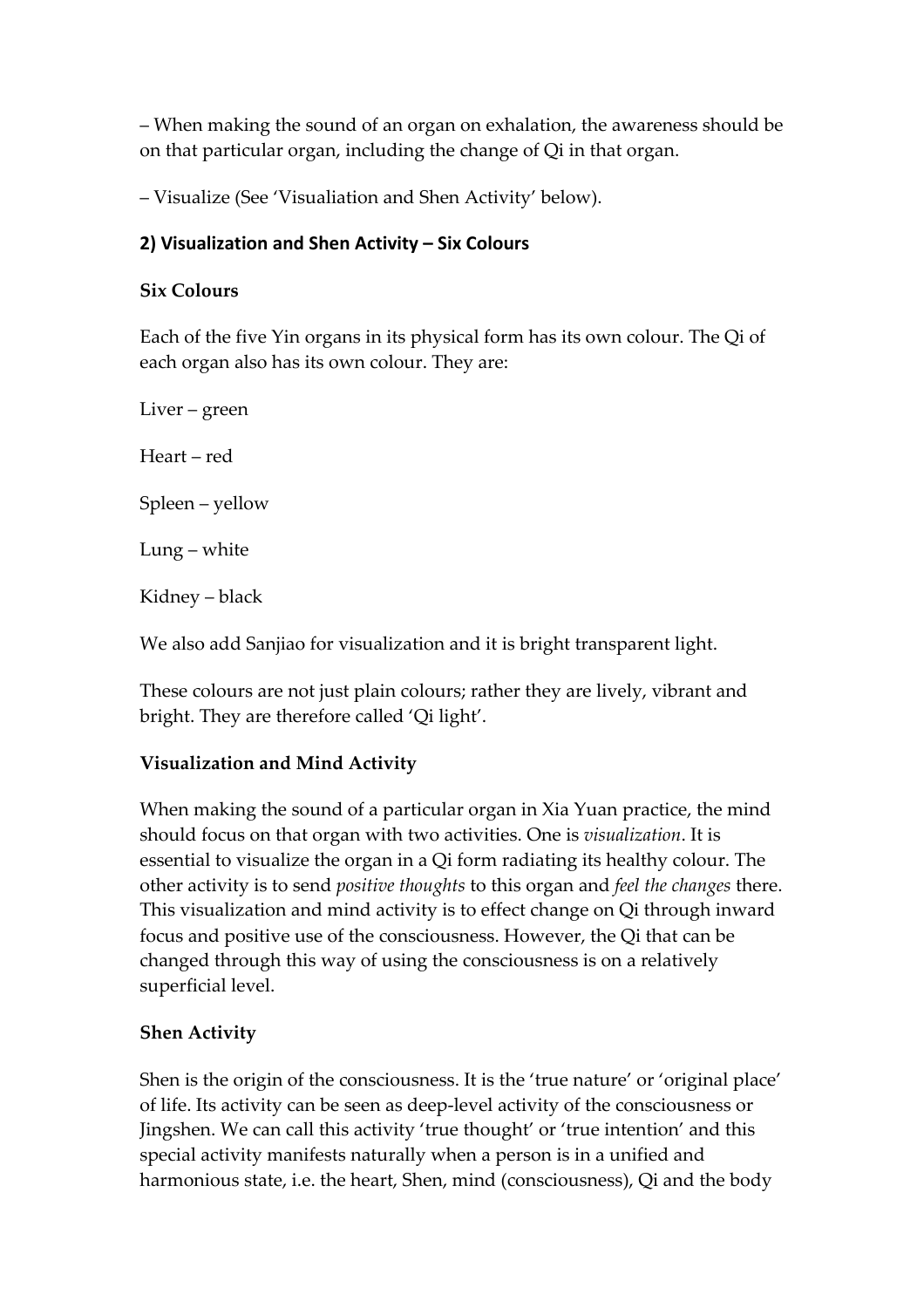are unified and harmonized. According to the Theory of Consciousness and the Theory of Qi in REN XUE, this 'true thought' has direct, profound and comprehensive effects on Jing, Qi and Shen as well as the whole of life, including the organs and their pure original Qi.

Shen activity can bring amazing experiences to the practitioner when it manifests. However, to make Shen activity a normal part of life, much effort is required; for example, working on the level of human nature by cultivating qualities such as trust, openness, love, gratitude and Gongjing. The positive change on this level will definitely change the activity of Shen/consciousness, which will lead to the change of health and life. Because of its significant impact on life, in Yuan Qigong the development and application of Shen activity is highly emphasized.

#### **3) Regulate Pure Organ Qi – Hand Forms**

The hand form is used in the Xia Yuan method. Traditionally it is called 'shou jue' (手诀) in Daoism and 'shou yin' (手印) in Buddhism. Because shou jue and shou yin have been used in the context of religious practice, they have been mystified and consecrated. Looking at the hand from the REN XUE perspective, the hand form is a way of using the connection between different parts of the hands and their corresponding parts of the body. Through using the hand form in practice, both the Qi of different parts of the body and the connection between the internal and the external can be strengthened. This is how the effect of the hand form is brought about.

In the Theory of Totality in REN XUE, human life is seen as a total reality or total existence and all parts of this total reality are connected, forming an inter-supportive and inter-dependent relationship. Each part of the total reality is also governed by the total reality. In other words, from the part, we can see the whole or, the part reflects the whole. Take the hand as an example. It is part of the total reality of a human life, so it is also governed by the laws of the life and the hand also reflects the whole of life. The laws that govern human life such as Yin-Yang, Three Treasures (human, earth, heaven), Five Elements, Eight Trigrams, Ten Heavenly Branches and Twelve Earthly Stems can also be seen in the hand. From the hand, the total reality of life can be seen. Through its connection with the totality of life, the hand can be used to influence different parts of life and life as a whole.

In Xia Yuan, the use of the hand form is through following the laws of the Five Elements, or to be more precise, making use of the connection between the five Yin organs and their corresponding fingers. The connections are: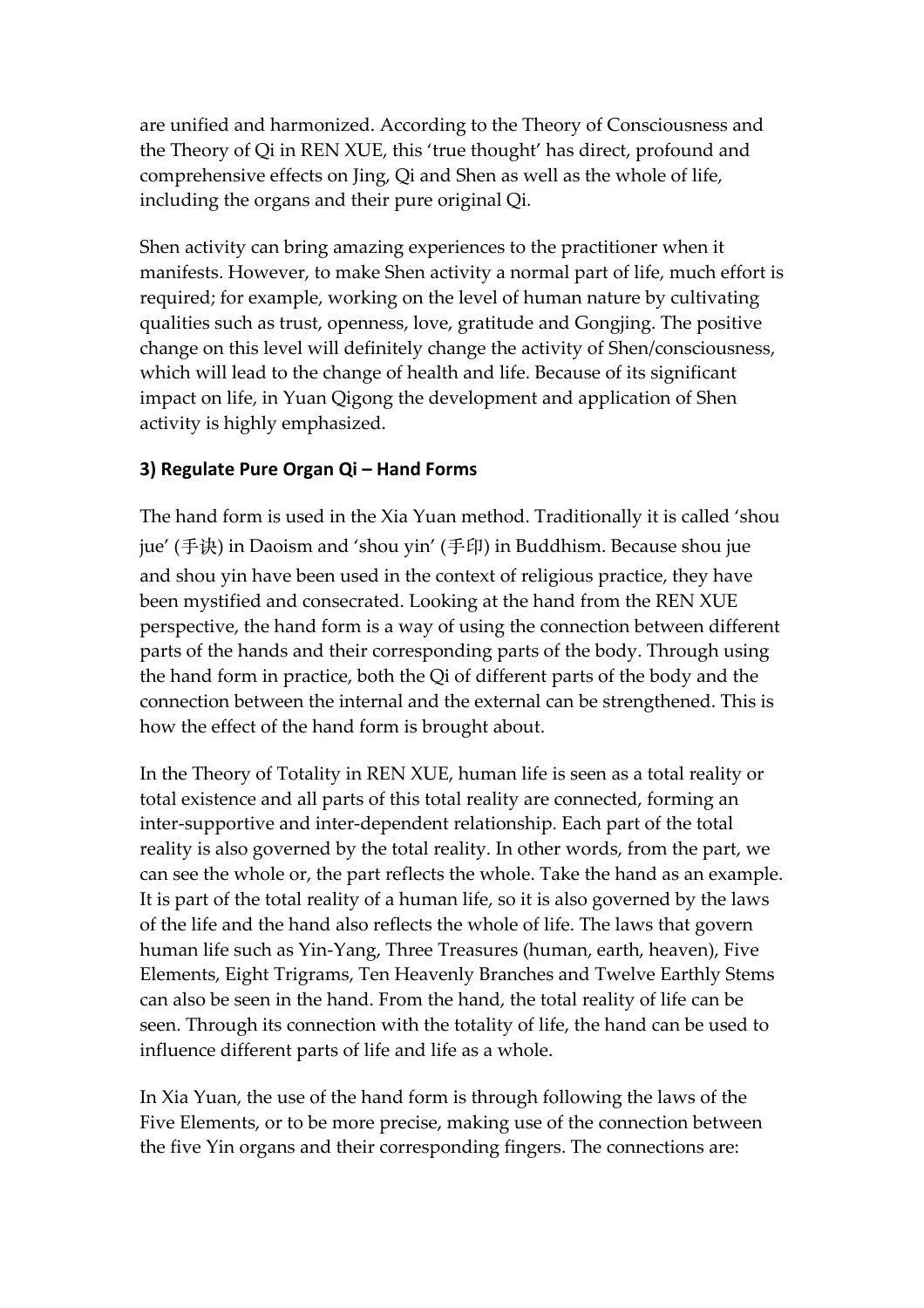Liver – index finger Heart – middle finger Spleen – thumb Lung – fourth finger Kidney – little finger

Sanjiao is not an organ per se; rather, it is seen as a force that promotes the functioning of the organs, primarily the six Yang organs. Its effect can also reach the Yin organs through their connections with the Yang organs.

Traditionally, when following the Five Elements laws, there are two main ways to use the hand form: open hand form and closed hand form. In Xia Yuan, the open hand form is adopted because it allows simultaneous work on both a Yin organ (the fleshy part of the first segment of the finger) and its corresponding Yang organ (the root of the finger). Connections between the two organs can be strengthened in this way. In Yuan Qigong, a hand form for Sanjiao is also created for connecting and improving all Yin and Yang organs. Another hand form used in Xia Yuan is what is traditionally known as 'Heyin Hand (合印手) or 'Heyin Palm' (合印掌); or in modern Qigong, 'Hunyuan Palm' (混元掌) or 'Hunyuan Yin' (混元印). This hand form is used in an innovative way in Xia Yuan. All these different hand forms are used in Xia Yuan for the purpose of improving overall health and the health of the organs through working on organ Qi.

# **4) Ascend, Descend, Open, Close – Strengthen Pure Original Qi**

Xia Yuan uses all the effective and reliable techniques for activating and effecting change on the original pure Qi of the organs, including sounds, colours, mind and Shen activity, hand form, breathing and body movement. It follows the principles of 'using Shen/mind to activate Qi', 'using sounds to activate Qi' and 'using movements to activate Qi'. These, used in an organic way, can promote the ascending and descending movement and the opening and closing movement of the original pure Qi of the organs (Yin and Yang) and the transformation of this Qi. It also helps this Qi gather in the Middle Dantian, which promotes the integration of the jing, Qi and shen of the organs and strengthens the functions of the organs.

# **The Fifth Method (Zhong Yuan) & the Sixth Method (Shang Yuan)**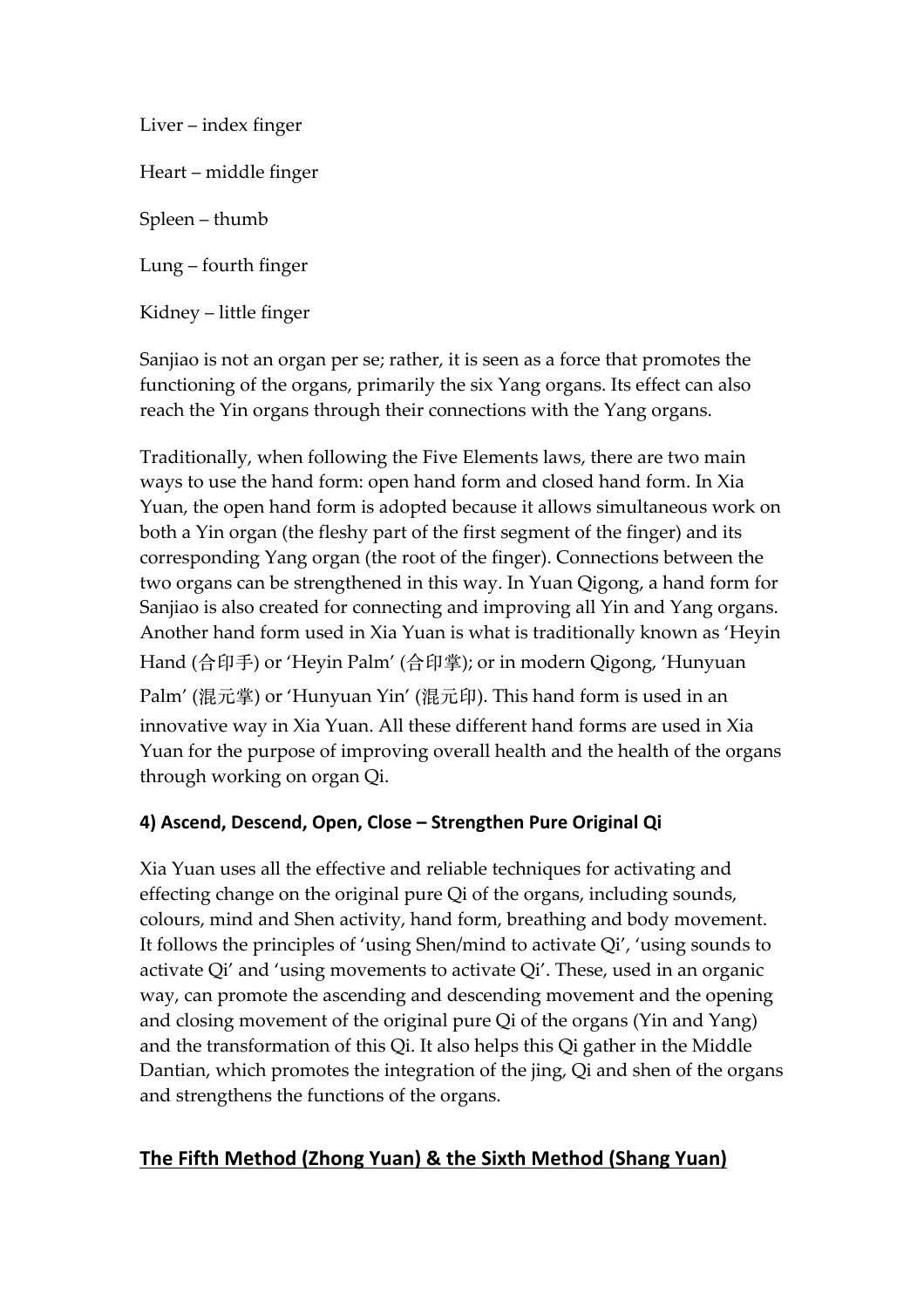Practice of these two Jing Gong methods aims to effectively open Ren Mai and Du Mai, the Left and Right Channels, the six Qi Lun (Wheels of Qi; chakras), the Central Channel and the Central Line. Through practice, the free flow of Qi in the whole body can be achieved. The expected effects include a higher level of health, the development of potential abilities, the unification of Jing, Qi and Shen and an elevation of awareness and realisation.

#### **The Seventh Method – Tong Yuan**

Tong Yuan is designed to grow the heart (Xin) by cultivating Five Xin, or the five qualities of the heart - **trust, openness, love, gratitude and Gongjing**.

These five qualities are a natural part of human life; humans are born with them. They are basic and universal states of Xin. Five Xin and all the various positive states derived from them constitute the rich and colourful internal world of Jingshen and feelings. We humans are capable of using Xin to properly treat ourselves, other people and the world. This is how we maintain a kind, positive, harmonious and healthy relationship with ourselves and with the world. It is also how we pave the way to a healthy, happy and fulfilling life.

However, so many things can stand in the way of the manifestation of Five Xin. The reality is that for most people there is still room to improve the manifestation of Five Xin. To some people, it can even be extremely difficult. What would a lack of Five Xin do to society? How would it affect the social environment and Qifield we share? What role would it play in the complicated problems that face both individuals and society as a whole? In our attempt to understand the causes of problems, perhaps we can gain clarity if we look from the perspective of Xin.

It is worth noting that when Five Xin are not well-manifested, what remains is not just a vacuum. Instead, there is a good chance that the opposite qualities of Five Xin will show up and occupy that space. Five Xin and their opposite qualities are like Yin and Yang. When Yin recedes, Yang will advance. When Yang weakens, Yin will dominate. For example, when trust is weakening, doubt will show up and grow. When a person's Xin is increasingly closed, openness will not manifest. When Xin is occupied with resentment and indifference, love will withdraw and hide. This shows clearly how the lack of Five Xin can have a negative influence both on individuals and society.

#### **The Effects of Cultivating Five Xin**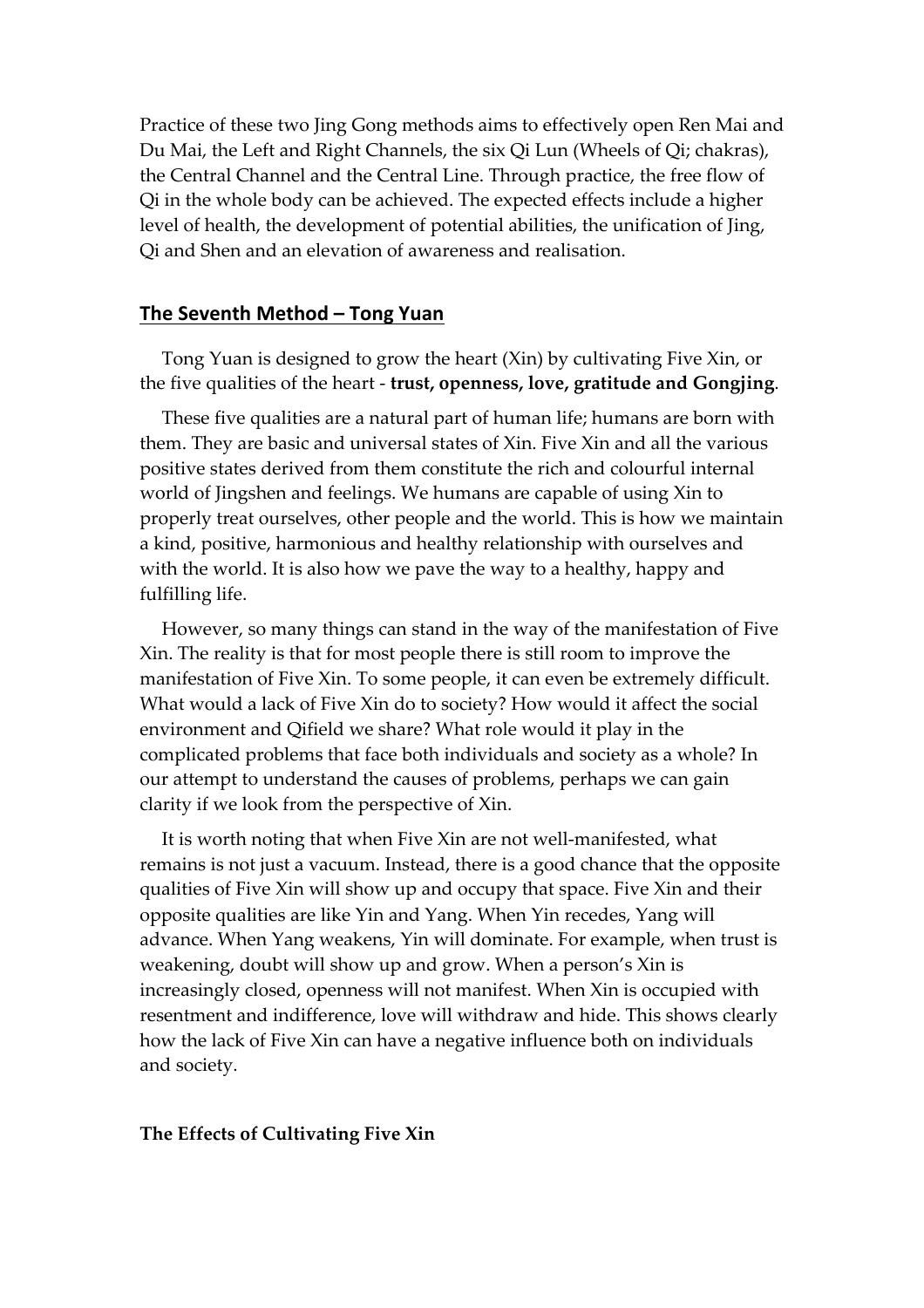- 1) Working on Five Xin is a process of getting to know one's internal world of Xin. Knowing one's own Xin is crucial for knowing oneself.
- 2) Cultivating Five Xin can strengthen the presence and manifestation of Five Xin and weaken or clear unhealthy Xin states.
- 3) Working on Xin will also have an impact on patterns. It provides another avenue for changing patterns.
- 4) Working on Xin can help one see the activities on the Human Nature level more clearly. It is a process that strengthens the bright side of Human Nature so that it can manifest its beauty and goodness, while transforming negative/unhealthy manifestations.
- 5) The growing and strengthening of Five Xin will facilitate the development of more positive Xin qualities – brightening and purifying Xin Ling and expanding the state of Xin. It will also benefit the ongoing development of personality and life as a whole.
- 6) The work on Five Xin will enhance health, uplift life, improve the unification of Xing, Qi and Shen and the harmony among them. The level of happiness and sense of wellbing can be raised.
- 7) The work on Five Xin can improve its connection to Shen/consciousness and all aspects of life so that communication and exchange can be smooth. This is how Xin can properly nourish all aspects of life. It can also promote the communication and exchange of Xin Ling information between onself and the external world (other people, society and nature). This exchange can help a person create a harmonious and ever-developing relationship with the world through connection, interaction, communication and support.

#### **The Eighth Method – Ling Yuan**

Ling Yuan is designed help the practitioner effectively change unhealthy patterns on deep levels of the consciousness, especially the ten commonly shared fundamental patterns. The practice aims to activate direct and deep communication between Xin (heart) and Shen-consciousness in a very special state in order to change and transform patterns. It is intended that, through consistent practice of Ling Yuan, unhealthy patterns will continually be changed and awareness, awakening and realization can continually manifest and grow.

#### **The Nineth Method – Ming Yuan**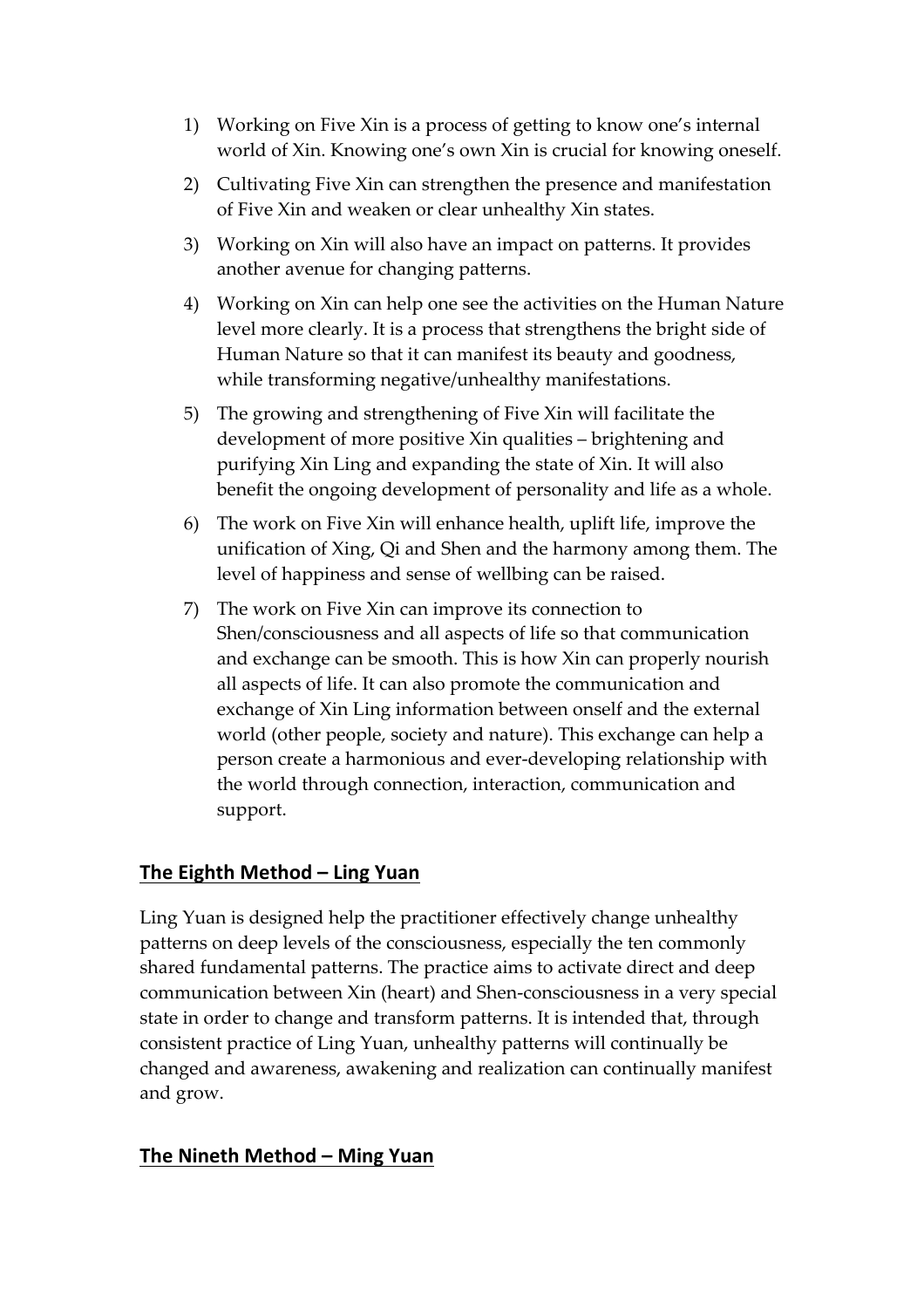It is designed to deepen the work on the heart and patterns and work on life in a broader context. Details will be available in 2019.

#### **Qigong Reactions**

The purpose of Qigong practice is to build up the amount of Qi and to promote Qi flow in the body. When the Qi condition is improved, this will automatically work on the unhealthy Qi and information in the body, transforming or normalizing them and effortlessly improving our state of health. However, sometimes the process can be slightly more complicated. For example, if the amount and the flow of Qi are improved at a rapid rate, and the unhealthy Qi and information are stirred up and worked on very intensively within a short time, the unhealthy Qi and information may react to this process before they are completely transformed. They will then temporarily become active and cause symptoms. These symptoms are referred to as Qi reactions.

During the initial stages of Qigong practice, Qigong reactions can often manifest as a flaring up of the symptoms of existing problems, or the recurrence of symptoms of old problems. Qigong reactions can take place in any part of the body, including the organs. For example, when clearing occurs in the lungs there can be flu-like symptoms or the secretion of phlegm. When clearing occurs in the digestive system, it can cause diarrhoea. All of these are common Qigong reactions.

Qigong reactions can also manifest on the emotional level. For example, we can get angry for no reason. This is because the body holds unhealthy information that was created by previously experienced unhealthy emotions, especially emotions which have been frequently experienced. When Qi works on the organs, which are strongly related to emotions, emotional reactions can occur. Qigong reactions can also occur on the consciousness level, especially when Qi and information reach the patterns of the consciousness. This is relatively rare for beginners unless one is also receiving information for working on patterns in a strong qifield. This type of reaction may manifest as getting stuck in certain negative thought patterns or processes.

Qigong reactions can understandably cause anxiety when practitioners do not understand why they occur. If this worry is not addressed, the reactions can cause some people to give up Qigong, so it is crucial to have some understanding about Qigong reactions from the very beginning of practice. People who have concerns about Qigong reactions should consult their teacher.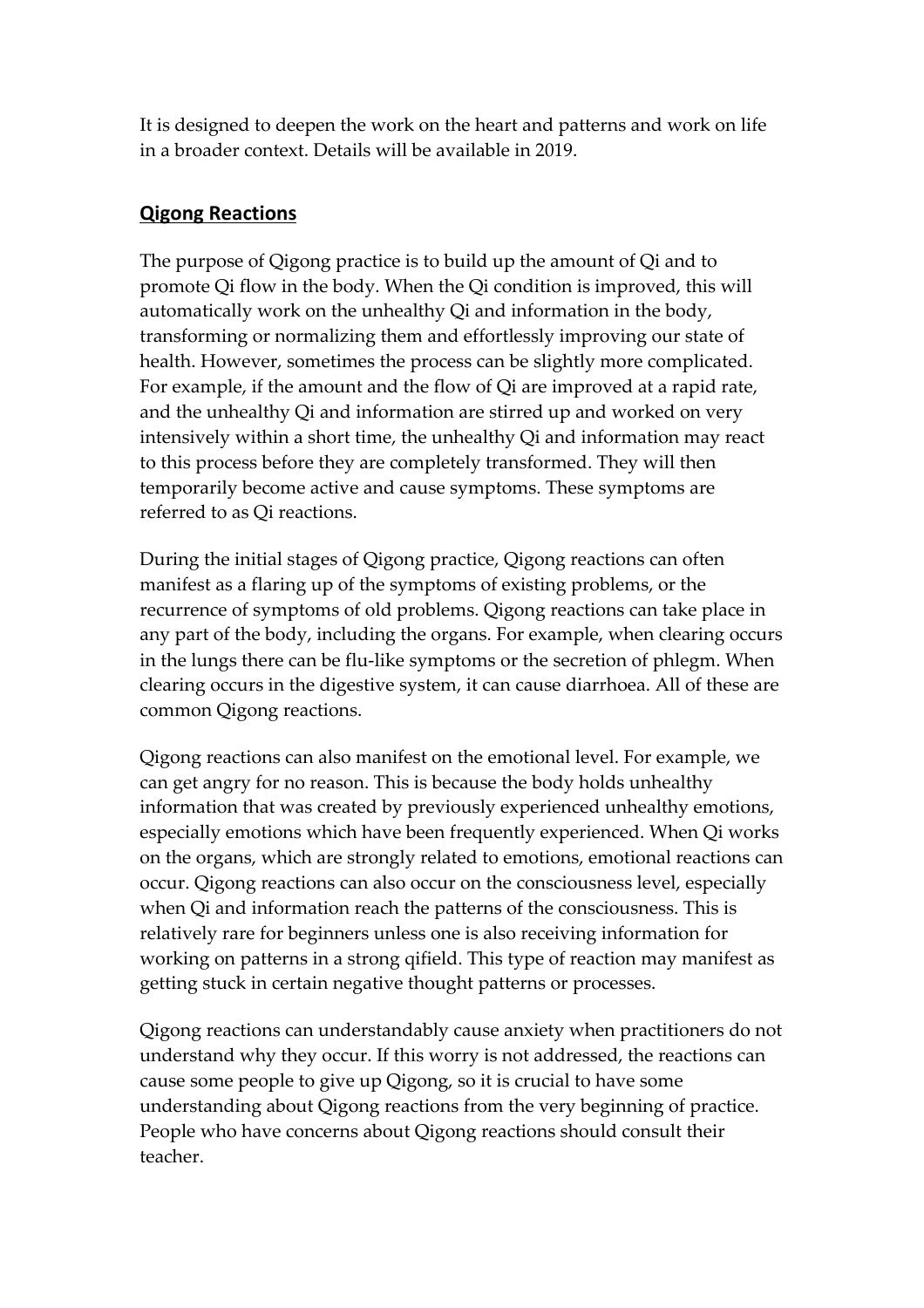Qigong reactions are a normal part of healing, no matter on which level they occur. They signify positive changes and should be viewed accordingly. There is no need to worry or panic when they happen, and they are certainly not a reason for giving up Qigong practice. Sometimes it is not that easy for new practitioners to determine whether a symptom they are experiencing is a Qigong reaction or a symptom of a health issue, but is it really necessary to make the distinction? Let's look at this more closely.

How should we deal with a Qigong reaction? When a Qigong reaction occurs, transformation and healing are happening. We should try to help with this process of transformation and healing so that it can go as well as possible. Not only that, we also want this process to be as brief as possible because Qigong reactions are not pleasant, to say the least. So what can we do to make this happen?

#### **Be calm and positive**

Maintain a good state; be calm, relaxed and natural. Knowing that positive changes are happening, we should feel positive about it. Panicking and worrying will only interfere with the process and disturb Qi. When we speculate that something bad is happening, the unhealthy Qi and information may be reinforced, which will obstruct the transformation and healing. The process can take longer and the Qigong reactions may linger.

#### **Using Qigong Practice to Assist the Process**

Qigong practice will continue to promote the transformation and healing, so it is advisable to not stop practicing. Sometimes Qigong reactions may make practice difficult, so the practice can be adapted. For example, if we feel very physically tired and find moving Qigong difficult, we can use gentle methods such as Open-Close Pulling Qi; still Qigong can also help. Sometimes Qigong reactions can occur on an emotional level and we may find it difficult to focus or calm down. In this case moving Qigong is useful in clearing the reactions. Of course if we have an emotional or mental reaction, once this is over we have to work on the underlying causes, especially the patterns.

When a symptom is a real symptom, rather than a Qigong reaction we should deal with it in exactly the same way: stay calm and positive and continue to use Qigong to work on the unhealthy Qi and information in the body. If the way to deal with a symptom is the same regardless of whether it is a Qigong reaction or a symptom of a health problem, making a distinction is hardly necessary.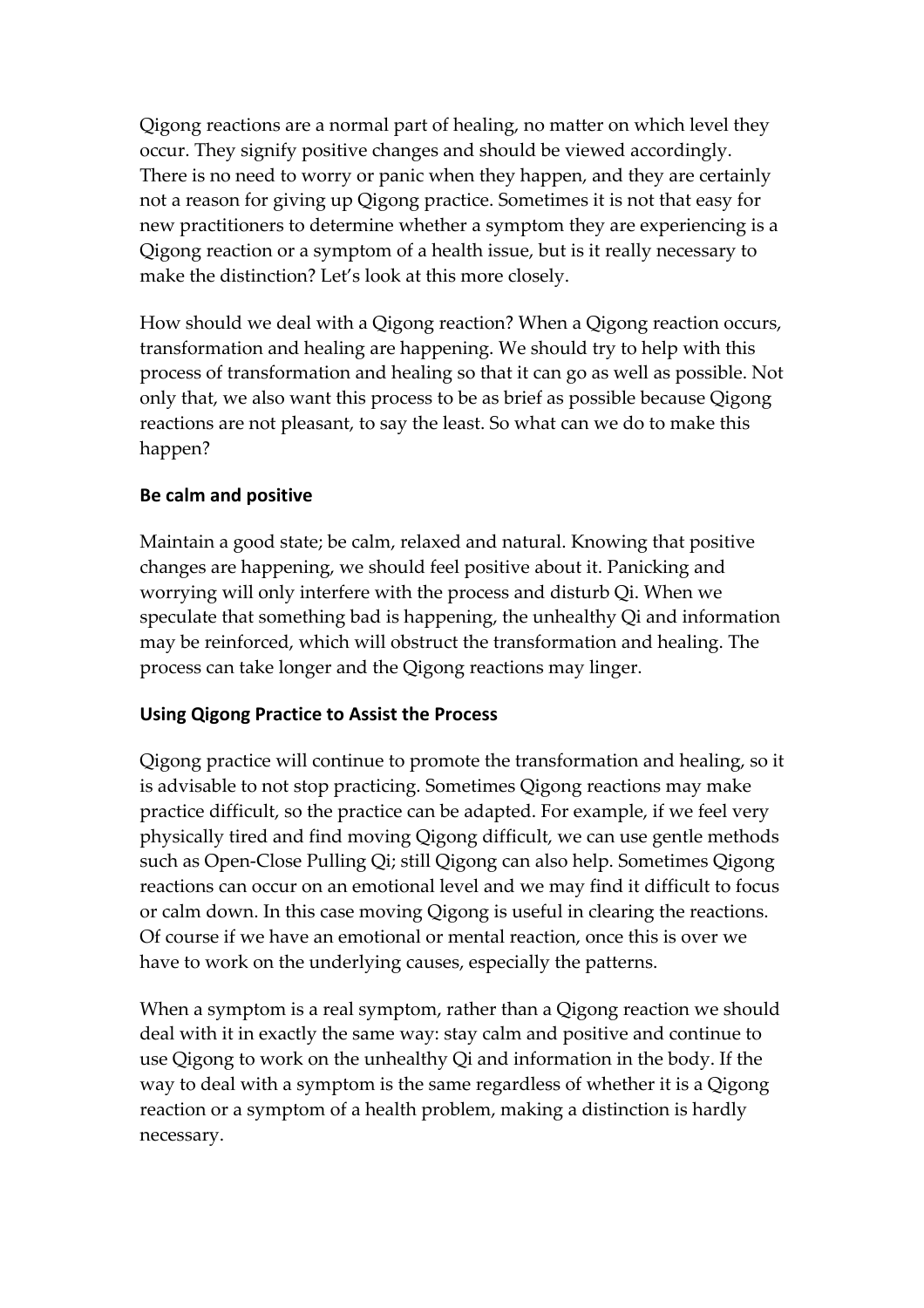Please note that we are not saying Qigong is the only way to deal with a health problem or a symptom. When advising continued practice of Qigong, we don't mean to exclude the use of other modalities for the purpose of diagnosis or treatment.

#### **Results of Yuan Qigong Trial Practice**

View the PDF of this information

# The Meaning of 'Yuan Tong Ling Ming' - the motto of REN XUE

'Yuan Tong Ling Ming' is the motto of REN XUE. You can see the Chinese characters of these words in the REN XUE logo. These four words are also used in Yuan Qigong methods. Let's look at their meaning one by one.

The word 'Yuan' is used a lot in REN XUE. It is also the name of the new Qigong system, 'Yuan Qigong'. 'Yuan' means a 'circle' or 'round shape'. It also has the meaning of 'complete', 'whole', or 'perfect' or refers to 'rounded and smooth' or 'smooth flowing or running'. In the context of 'Yuan Tong Ling Ming', Yuan also has the connotation of 'taking up responsibility'.

In an ancient classic Chinese dictionary, 'Yuan' means 'all-encompassing space' or 'heaven', in other words, the universe. In 'I Jing, Xi Ci', it says, 'The nature of Yi (a kind of grass) is Yuan and Shen'. Yuan here means 'complete' or 'whole'. In 'Da Dai Li Ji Zeng Tzu Tian Yuan', it says 'The Dao of Tian is round (yuan); the Dao of Di is square', which means that the Dao of the universe is characterized by completeness and free flow, and the Dao of the earth emphasizes the observation of laws and rules. This explanation demonstrates the layers of the meaning of 'Yuan'. 'Yuan' represents both the infinitesimal, as in original Qi, and the infinite, as in the whole universe. In other words, it is 'so big that there is no room to go further out and so small that there is no room to go further in'. Everything in the universe is inside 'Yuan'. 'Yuan' also represents the circular and curvy movements which are the most basic form of movement in the universe. What, therefore, is the meaning of 'Yuan Qigong'? 'Yuan' is the symbol of all beauty and positivity and 'Gong' is the work for achieving beauty and positivity. Put together, 'Yuan Qigong' is a way to achieve a wonderful life.

The following three words are used to name the last three methods of Yuan Qigong. The second word 'Tong' means 'flowing through' or 'unimpeded flow'. In life cultivation, this can be understood as 'maintaining the free flow of Qi and blood, the free flow between Xing, Qi and Shen, and an open and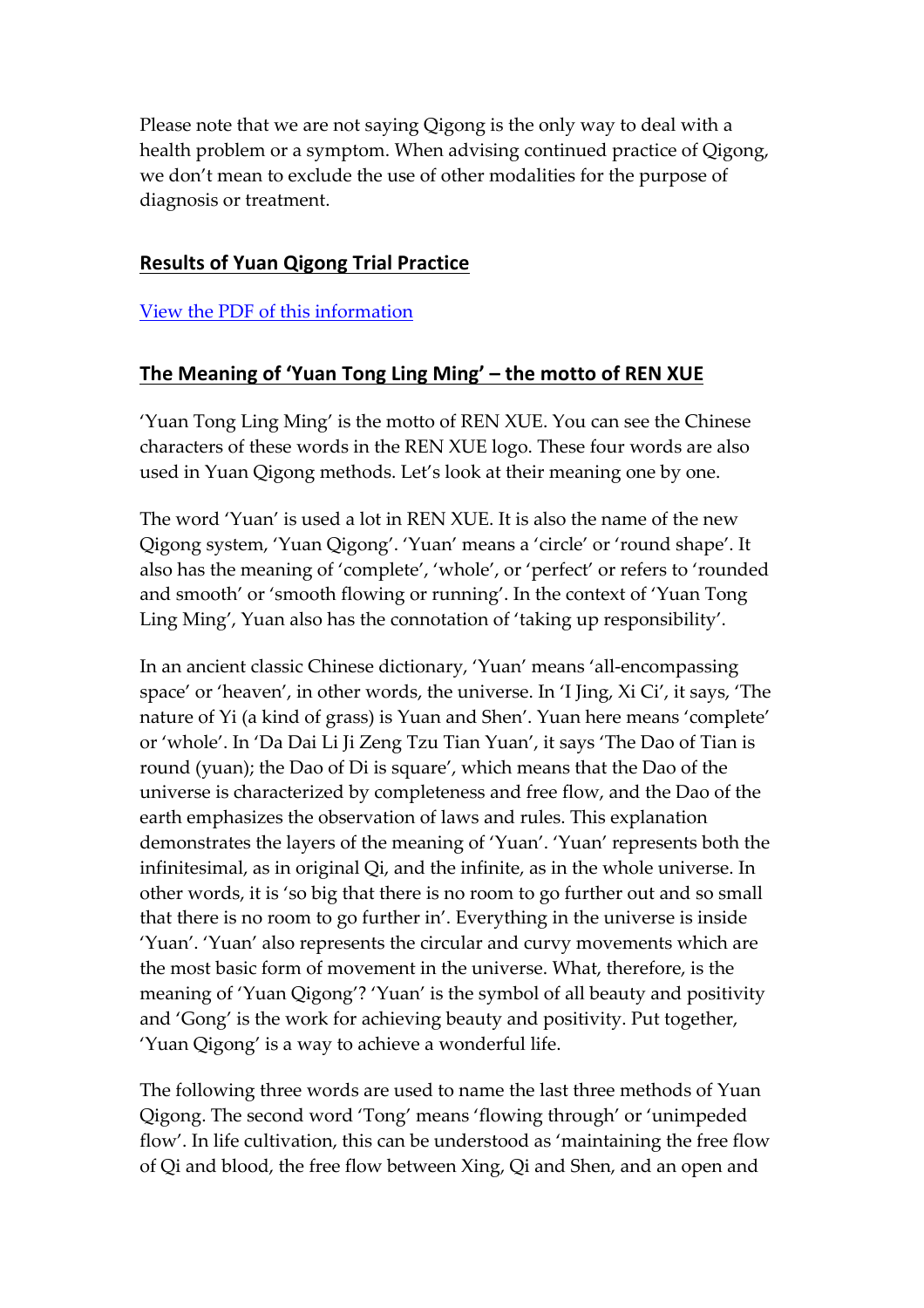harmonious relationship with self, with family, with other people, with society and with nature. 'Ling' is a manifestation when one has made progress in 'Yuan' and 'Tong'. It refers to a clear head and the development of potential abilities. This should also manifest as improved ability to help oneself and help other people. '?' is the Chinese character for the fourth word 'Ming'. The Chinese character is made of two parts: '?' (sun) and '?' (moon). This is a state of Yin and Yang being in balance, and also refers to a bright and clear Shen and the wisdom it demonstrates when it continuously comes to new realizations.

Yuan Tong Ling Ming represents the essential values of REN XUE. It can be seen as the goal of REN XUE practice and it can be used as a means in itself to achieve this goal.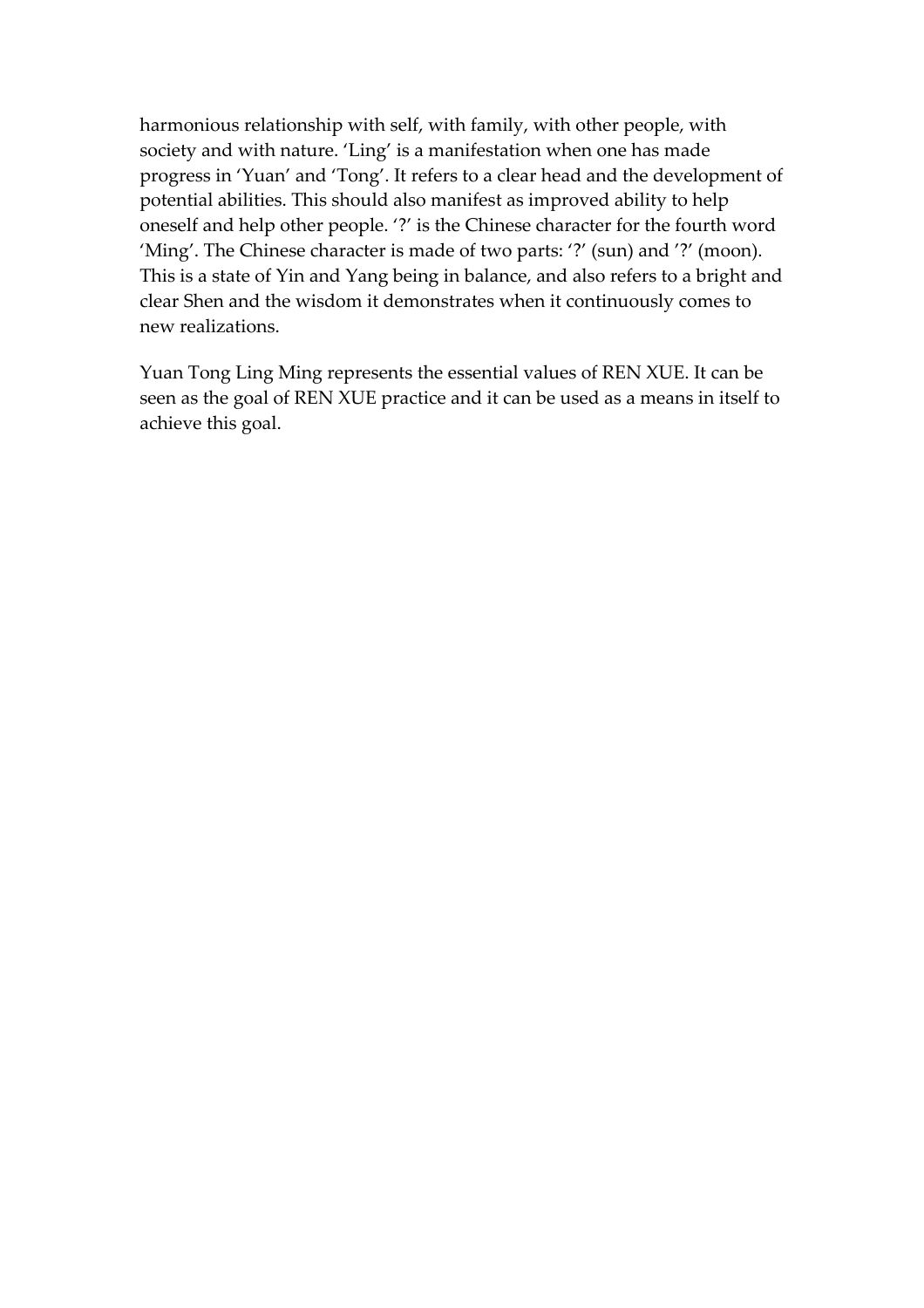# **ABOUT YUAN MING MEDICINE**

#### **Introduction**

Yuan Ming Medicine is also named TOTALITY HEALING. It is being created to serve as one of the tools for the realization of the mission of REN XUE – Zi Du Du Ren. At its foundation are: (1) essential wisdom and techniques of traditional Chinese culture, and (2) modern achievements. Built upon this foundation are theories and methods that Yuan Tze gradually developed during his life-long dedication to exploring life. These theories and methods are products not only of investigating but also of applying discoveries to both his own life-cultivation and his work of healing and helping others. Yuan Tze worked with problems on all levels of life, including the body, Qi and consciousness. His aim was to help people deal with problems in a safe, effective and natural way. After many years of work, a basic framework of a REN XUE health model – Yuan Ming Medicine (Totality Healing) – has finally emerged. It establishes the basic form for a holistic (totality) medicine for the future.

Totality Healing is part of the REN XUE system and is based on REN XUE theories and methods for healing. Its availability will render REN XUE a more comprehensive system. As a new health care model, it will include methods that can be applied to practical healing work. The goal is that with proper training therapists will be able to use Yuan Ming Medicine to help people address problems on all levels of life in a safe, effective and natural way.

# **Theory**

The three main theories of REN XUE — Theory of Qi, Theory of Shen-Yi and Theory of Totality — form the theoretical base of Totality Healing. The techniques of Totality Healing will be based on these theories.

# **Applications**

The main applications of Totality Healing are as follows:

1.Therapy is conducted by a trained practitioner/therapist.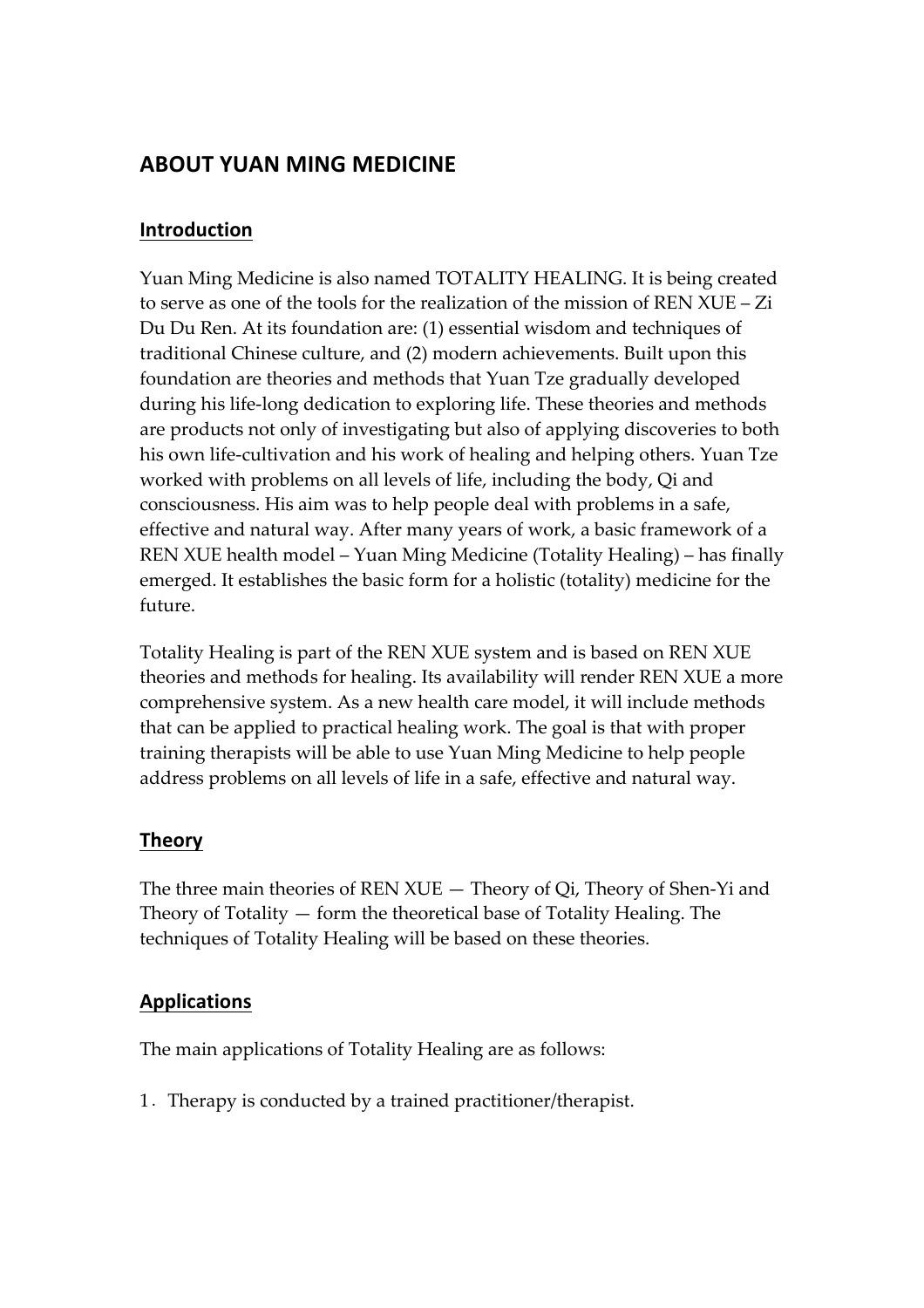2.The focus of therapy is identifying and dealing with root causes of problems.

3.Through using Totality Healing techniques, the practitioner helps clients deal with problems, including health problems and life problems, by working on and making change to their Shen/Yi and Qi.

4.For optimal results, the practitioner and recipient form a mutuallybeneficial relationship, with both parties actively participating in the therapy and working together in a positive way. Therapy becomes a process for both parties to grow.

# **Its Role in REN XUE**

Under the umbrella of REN XUE, Yuan Ming Medicine (Totality Healing) joins Yuan Qigong as another subsystem. Each of the two subsystems has a primary focus. Yuan Qigong is mainly for Zi Du, with Du Ren in a supplementary role. Yuan Ming Medicine is mainly for Du Ren, with Zi Du in a supplementary role. REN XUE and its two subsystems work together as a complete package. All of these elements are still in the process of development. To complete them and make them a comprehensive holistic health care system, a great deal of effort from many people will be required. However, what is being offered at this stage in REN XUE, including these two subsystems, is already sufficient for effectively improving health on all levels.

# **The Scope of its Effects**

The scope of the effects of Totality Healing is as wide as life itself. For example, looked at from the perspective of the timeline of a human life, it can help people from the very beginning of life (conception), to the very end (death). The effects of Yuan Ming Medicine can also reach beyond an individual human life to society as a whole and even to other forms of life.

# **How does Yuan Ming Medicine Work?**

The effects of Yuan Ming Medicine (Totality Healing) will come about mainly through changing Qi and information. Qi and information are conveyed by the practitioner in order to effect change to the recipient's Qi and information. The positive changes in Qi and information can then lead to improvements in health and life. This can be done through various forms: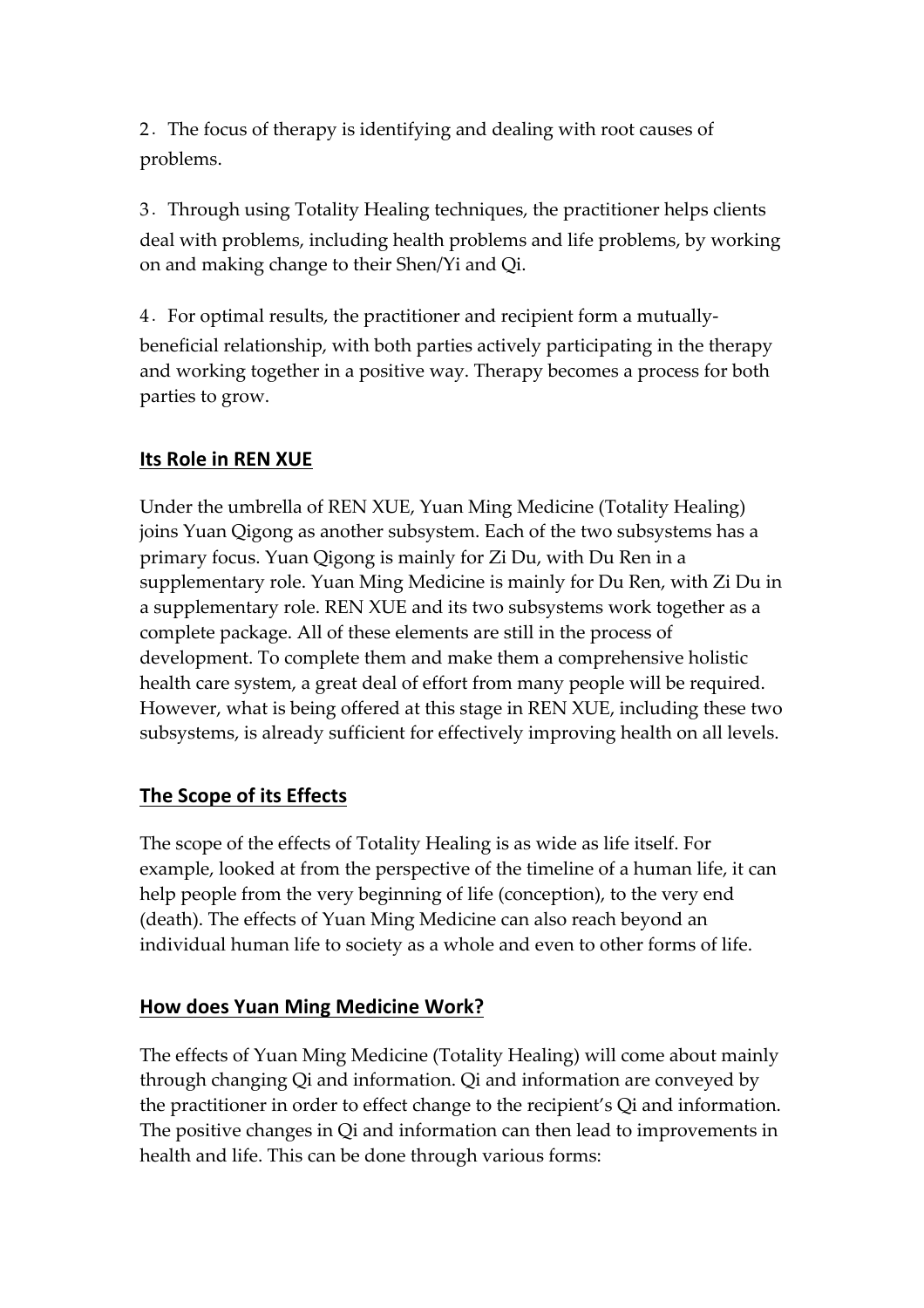1. Individual one-on-one therapy

2.Group therapy with one therapist working with more than two recipients

3.Remote therapy (with the therapist and the recipient(s) at two different locations). Advancements in technology such as audio and video communications over the Internet can now be used for remote therapy.

4.Other forms of therapy

5.Using three ways of transmission – physical, verbal and direct – as the main vehicle for conveying Qi and information. Other media such as written text can also be used.

# **The Effects of Yuan Ming Medicine**

1. Help prevent illness.

2.Help improve the unhealthy condition of the body, Qi and information effectively.

3.Help improve the unhealthy conditions on the behavioural, psychological, personality and consciousness levels effectively.

4.Help improve overall health and quality of life and promote longevity effectively.

5.Help promote a healthy and harmonious relationship with self, family, society and nature effectively.

6.Help make change to unhealthy habits in behaviour, emotions, personality and thinking effectively.

7.Help raise the level of perceived happiness and wellbeing effectively.

8.Help adjust and improve the views of life, morality, value, society and the world.

9. Help develop true understanding (realization) and wisdom.